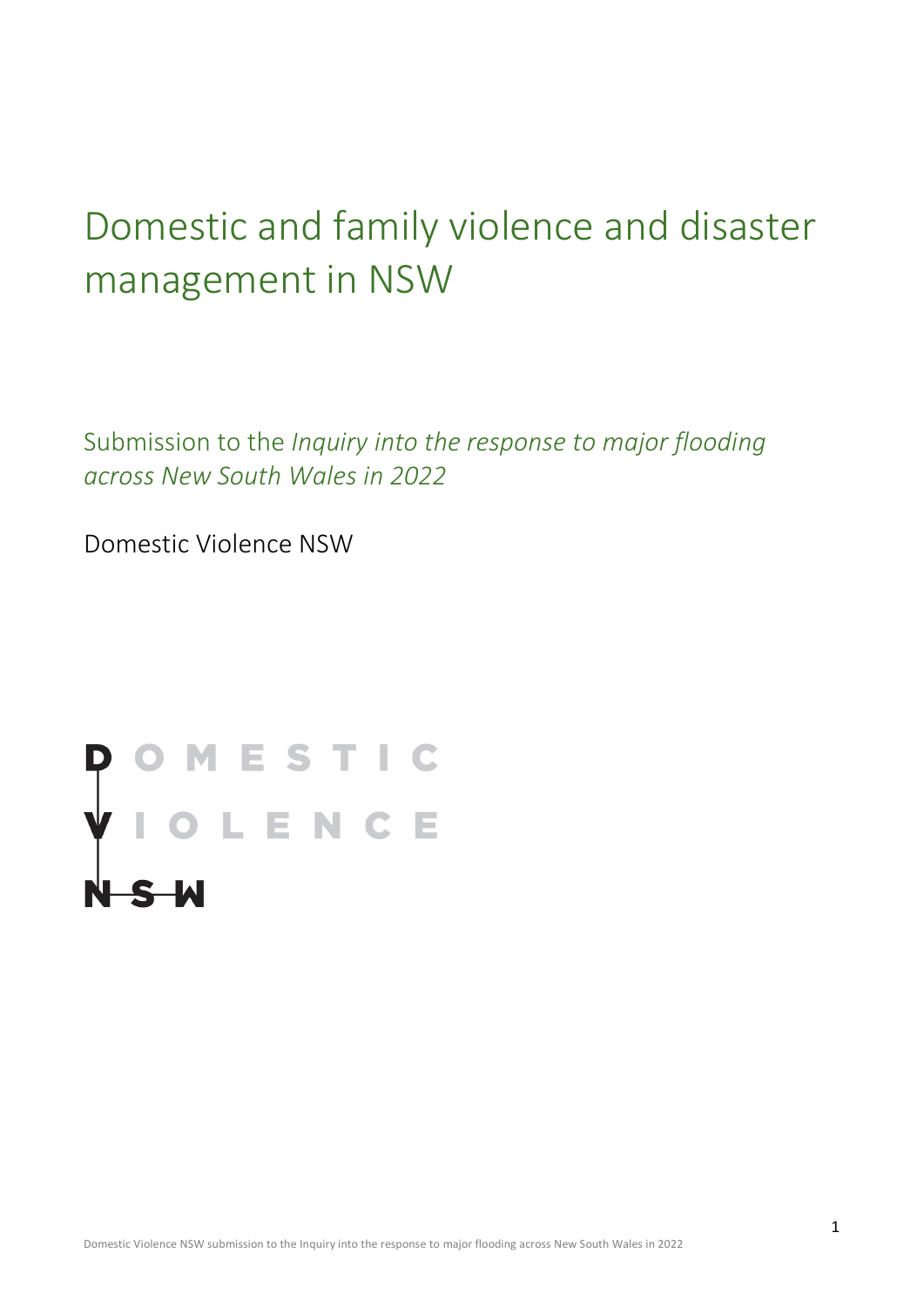#### **Contents**

| Funding agencies supporting the wellbeing of non-government agency staff 15             |  |
|-----------------------------------------------------------------------------------------|--|
|                                                                                         |  |
|                                                                                         |  |
|                                                                                         |  |
|                                                                                         |  |
|                                                                                         |  |
|                                                                                         |  |
|                                                                                         |  |
|                                                                                         |  |
|                                                                                         |  |
|                                                                                         |  |
|                                                                                         |  |
|                                                                                         |  |
| Incorporating the National Gender and Emergency Management Guidelines into NSW disaster |  |
| Case Study: Women's Domestic Violence Court Advocacy Service 23                         |  |
|                                                                                         |  |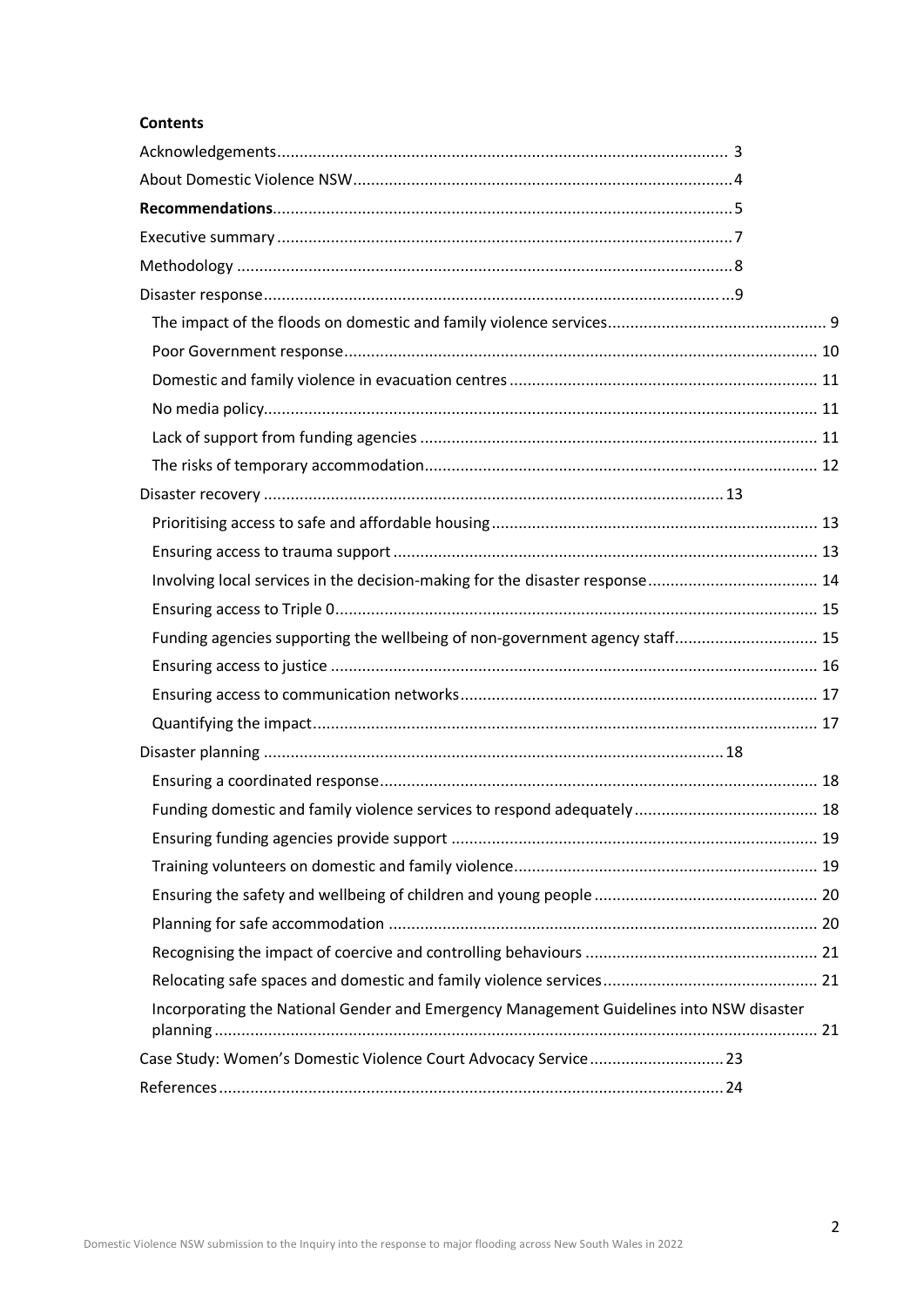# <span id="page-2-0"></span>Acknowledgements

This submission was written on the unceded lands of the Gadigal People of the Eora Nation and the Dharawal people of the Wodi Wodi nation. We pay respects to Elders past, present and emerging.

Domestic Violence NSW would like to acknowledge Aboriginal and Torres Strait Islander people across the breadth and depth of Australia. We recognise that Aboriginal and Torres Strait Islander people have lived and cared for Country for over 65,000 years and continue to do so, honouring ancestors and knowledge holders within community, and observing ancient cultural practices.

This submission on domestic and family violence and disaster management in NSW is the result of a process involving many organisations and individuals in the specialist domestic and family violence sector in NSW. Without their commitment and expertise during a personally and professionally challenging time, this submission would not have been possible.

We would like to thank our members for providing analysis, and to all those who contributed to the focus group held in May 2022. In particular, we would like to thank the following individuals:

- Sarah Dybing**,** Service Director Community Programs, Momentum Collective, Lismore/Ballina/Tweed Heads/Casino/Grafton
- Vicki Findlay, Northern Rivers Women's Domestic Violence Court Advocacy Service
- Misty King, Team Leader, Save the Children Australia
- Jillian Knight-Smith, Executive Officer, Women Up North, Lismore/Byron/Ballina/Kyogle/Clarence Valley
- Lainie Rees, Acting Co-Manager, Men and Family Centre, Lismore/Tweed Heads/Ballina LGA/Byron Bay LGA/Richmond LGA
- Nav Navratil, Manager, Clarence River Domestic and Family Violence Specialist Service, Clarence River LGA
- Alison Waters, Northern Rivers Women's Domestic Violence Court Advocacy Service.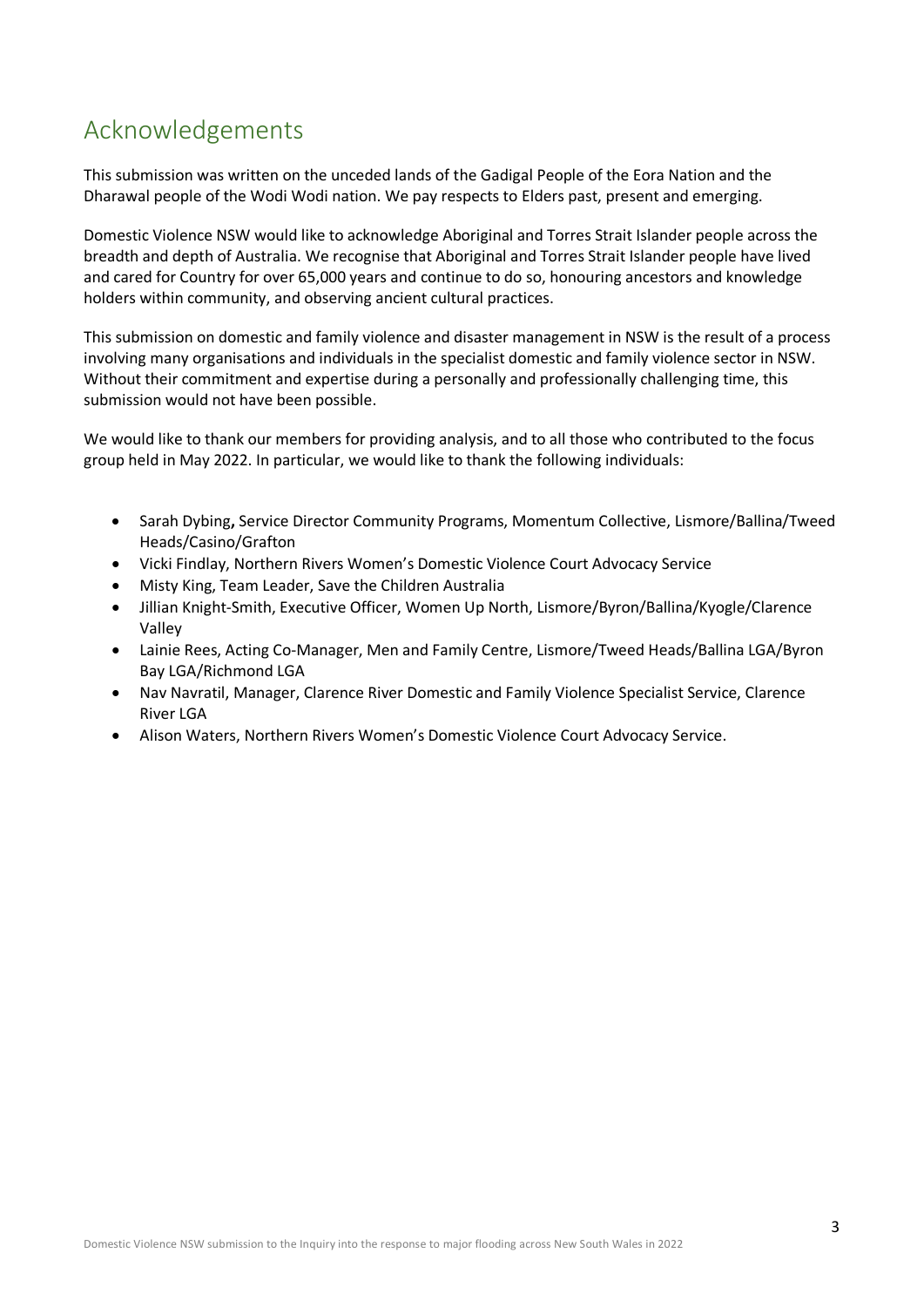## <span id="page-3-0"></span>About Domestic Violence NSW

Domestic Violence NSW (DVNSW) is the peak body for specialist domestic and family violence services in NSW. We have over 125 member organisations across NSW.

Our members represent the diversity of specialist services working in NSW to support women, families and communities impacted by domestic and family violence.

Our member organisations include:

- crisis and refuge services,
- transitional accommodation and community housing providers,
- family support services,
- Aboriginal controlled organisations and specialist CALD organisations,
- specialist homelessness service providers,
- men's behaviour change programs and networks,
- community organisations working with high-risk communities,
- specialist women's legal support services,
- women's health centres,
- women and children's support services, and
- safe at home programs.

| Interim CEO | Elise Phillips                                           |
|-------------|----------------------------------------------------------|
| Address     | Domestic Violence NSW<br>PO Box 3311<br>REDFERN NSW 2016 |
| Telephone   | (02) 9698 9777                                           |
| Email       | ceo@dvnsw.org.au                                         |
| Website     | www.dvnsw.org.au                                         |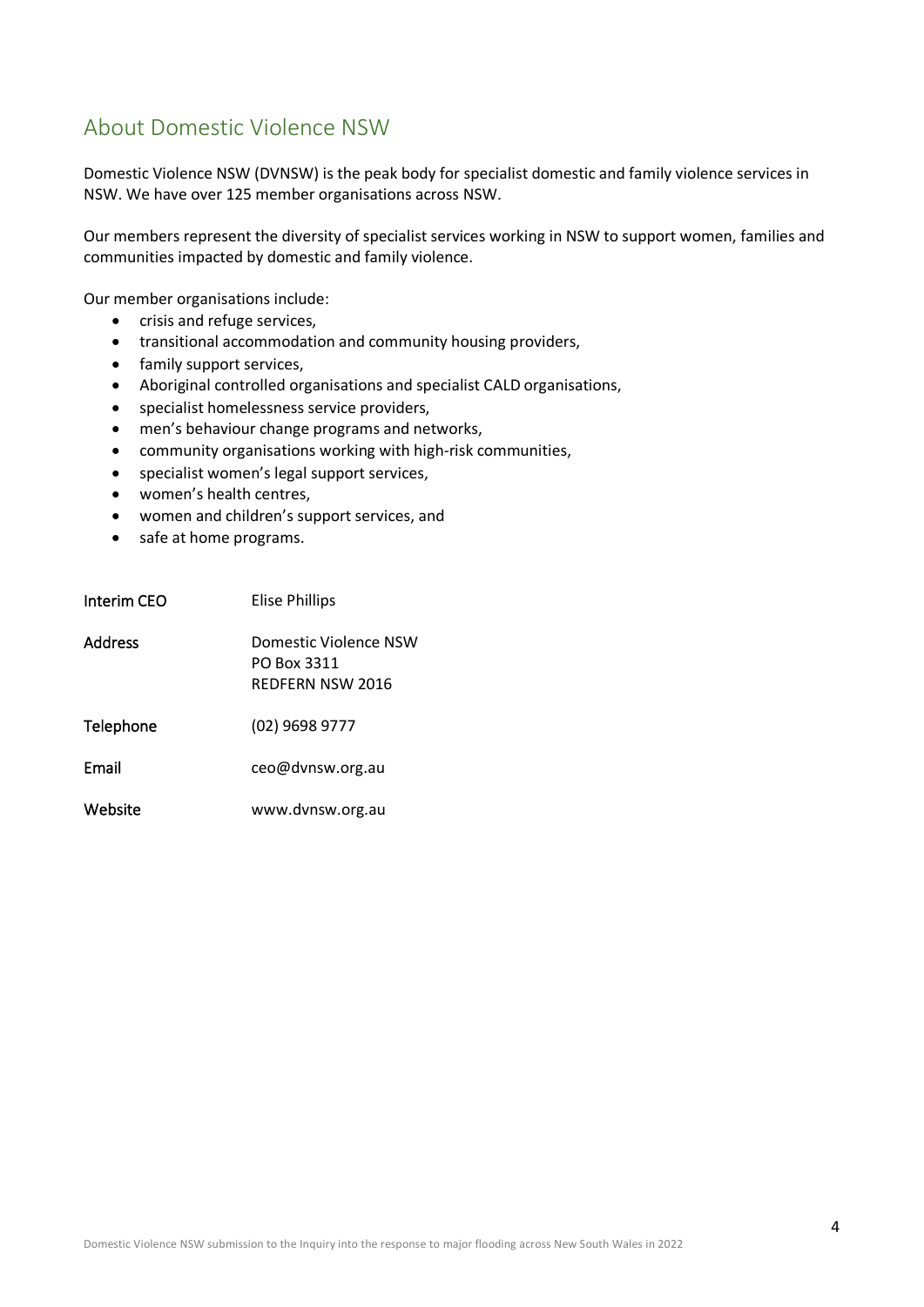# <span id="page-4-0"></span>Recommendations

#### **Domestic Violence NSW – and its flood affected member services – call on the NSW Government to implement the following recommendations:**

- 1. That the NSW Government ensures that NSW disaster management planning includes responses to domestic and family violence.
	- a. That the Department of Communities and Justice develops a transportation and accommodation policy to ensure people experiencing domestic and family violence are protected if they are evacuated with perpetrators of violence.
	- b. That NSW Government departments maintain relationships and contact with local domestic and family violence service providers during disaster response and recovery to ensure safety of people assessed at high risk of significant harm.
	- c. That the NSW Government ensures consistency across the recovery centres, including the provision of private child-friendly spaces and safe and secure spaces for women and children experiencing domestic and family violence within the centre.
	- d. That the NSW Government ensures that all volunteers working across the recovery centres and evacuating people (including the SES) are trained on how to identify and respond to domestic and family violence.
	- e. That the Department of Communities and Justice develops a media policy to limit filming inside recovery centres.
	- f. That the NSW Government introduce data collection methods such as tick box on Evacuation Centre forms, regarding domestic and family violence.
- 2. That the NSW Government ensures that recommendations from the specialist domestic and family violence sector are included in future disaster management plans.
- 3. That the NSW Government develop streamlined evacuation policies and procedures that ensure that – in the very first instance – the elderly, disabled, and people experiencing domestic and family violence are transported to a safe place that will remain a safe place.
	- a. That NSW Government agencies act quickly to ensure immediate access to crisis and temporary accommodation for people experiencing domestic and family violence.
	- b. That the Department of Communities and Justice ensures safe spaces for people experiencing domestic and family violence who are identified at significant risk of harm by women and youth refuges (and other specialist domestic and family violence service providers).
	- c. That a NSW Government accommodation policy is developed to ensure separate family groups of vulnerable women and children evacuated from a women's refuge are not expected to be housed together in one family room.
	- d. That the NSW Government arrange alternative accommodation to the recovery centres where people are at significant risk of violence.
- 4. That the NSW Government maintains a priority focus on providing safe and affordable housing during disaster recovery.
- 5. That NSW Government departments ensure the representation of local domestic and family violence service providers in the committees and sub-committees making decisions about recovery centres and other evacuation and accommodation planning.
	- a. That NSW Government departments (especially the Department of Communities and Justice) ensure the representation of local domestic and family violence service providers in decisions about setting up temporary accommodation.
- 6. That the NSW Government ensures emergency responses are available for people at risk of significant harm due to domestic and family violence during disasters.
	- a. That the NSW Government ensures the SES phone line is active and available 24/7 during a period of acute disaster response.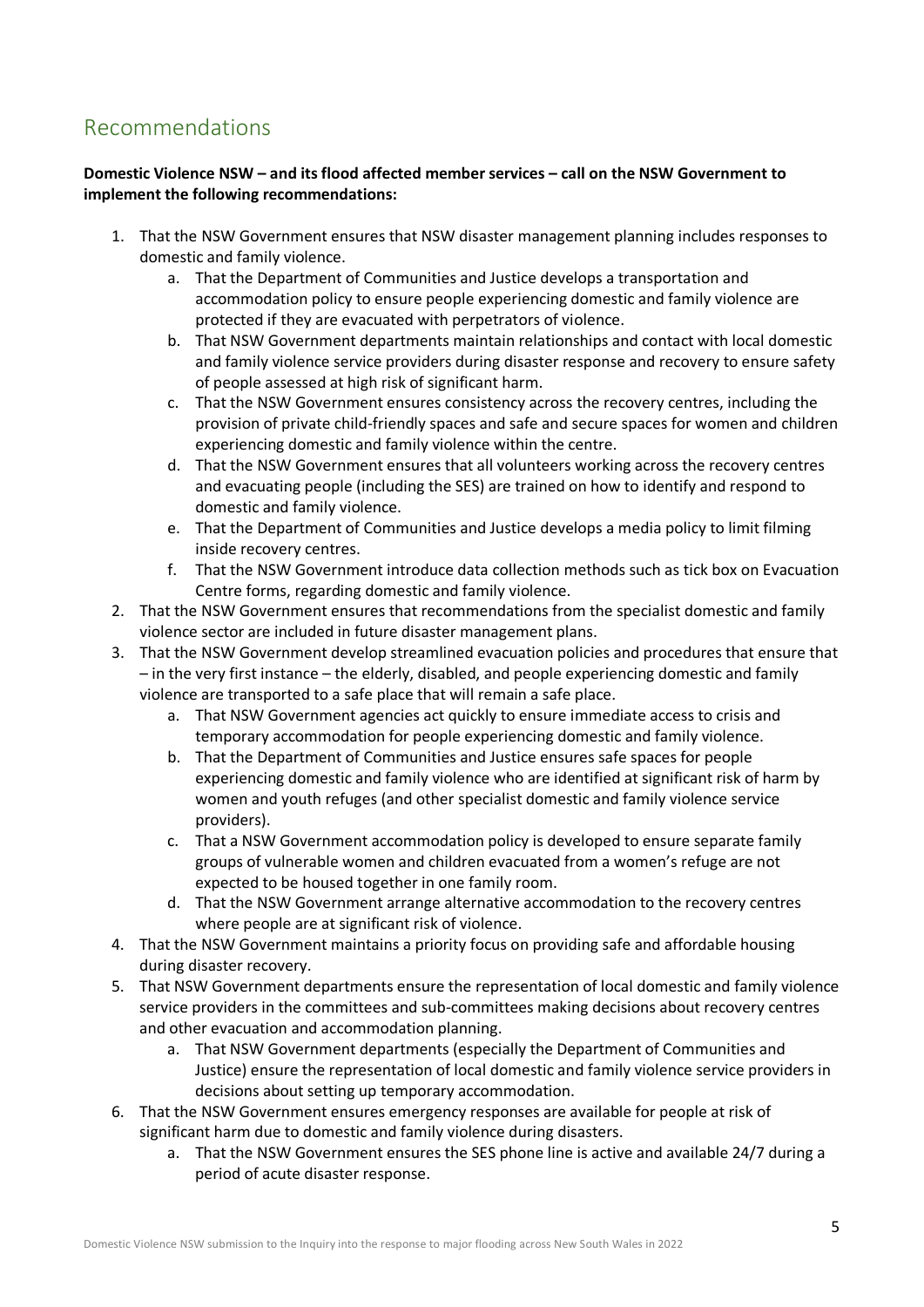- b. That the NSW Government ensures the Triple 0 phone line is active and available 24/7 during any period of acute disaster response.
- c. That the NSW Government ensures alternatives to the Triple 0 and SES emergency phone lines are available for service providers with high-risk client groups.
- 7. That the NSW Government ensures sufficient staffing and supports are available to specialist domestic and family violence services during disaster management and recovery.
	- a. That the NSW Government explore options for surge staffing from associated services in other regions to respond to demand.
	- b. That the Department of Communities and Justice provides immediate additional funding for professional supervision (counselling by registered psychologists) for staff of disaster affected specialist domestic and family violence services.
- 8. That the NSW Government ensures that domestic and family violence services are accessible to people during periods of disaster recovery.
	- a. That the Department of Communities and Justice provide immediate additional brokerage funding to specialist domestic and family violence services to enable them to support women to travel to and access services not available in flood impacted towns.
	- b. That the NSW Government mandate that video conferencing in courts be available for vulnerable clients (e.g. women and children experiencing domestic and family violence) who are impacted by natural disasters.
- 9. That the NSW Government works to ensure that the NBN be reconnected as a priority.
- 10. That the NSW Government (especially the Department of Communities and Justice) relocate safe spaces for people experiencing domestic and family violence to places that are not on a known flood plain.
	- a. That the NSW Government ensures that any new premises for specialist domestic and family violence services are disability accessible and built outside of 'first flood' affected areas.
- 11. That the NSW Government fund research into the prevalence of domestic and family violence following the 2022 floods, including qualitative data of the experience of people experiencing violence.
- 12. That the NSW Government work with Gender and Disaster Australia to incorporate the *National Gender and Emergency Management Guidelines*into NSW disaster planning.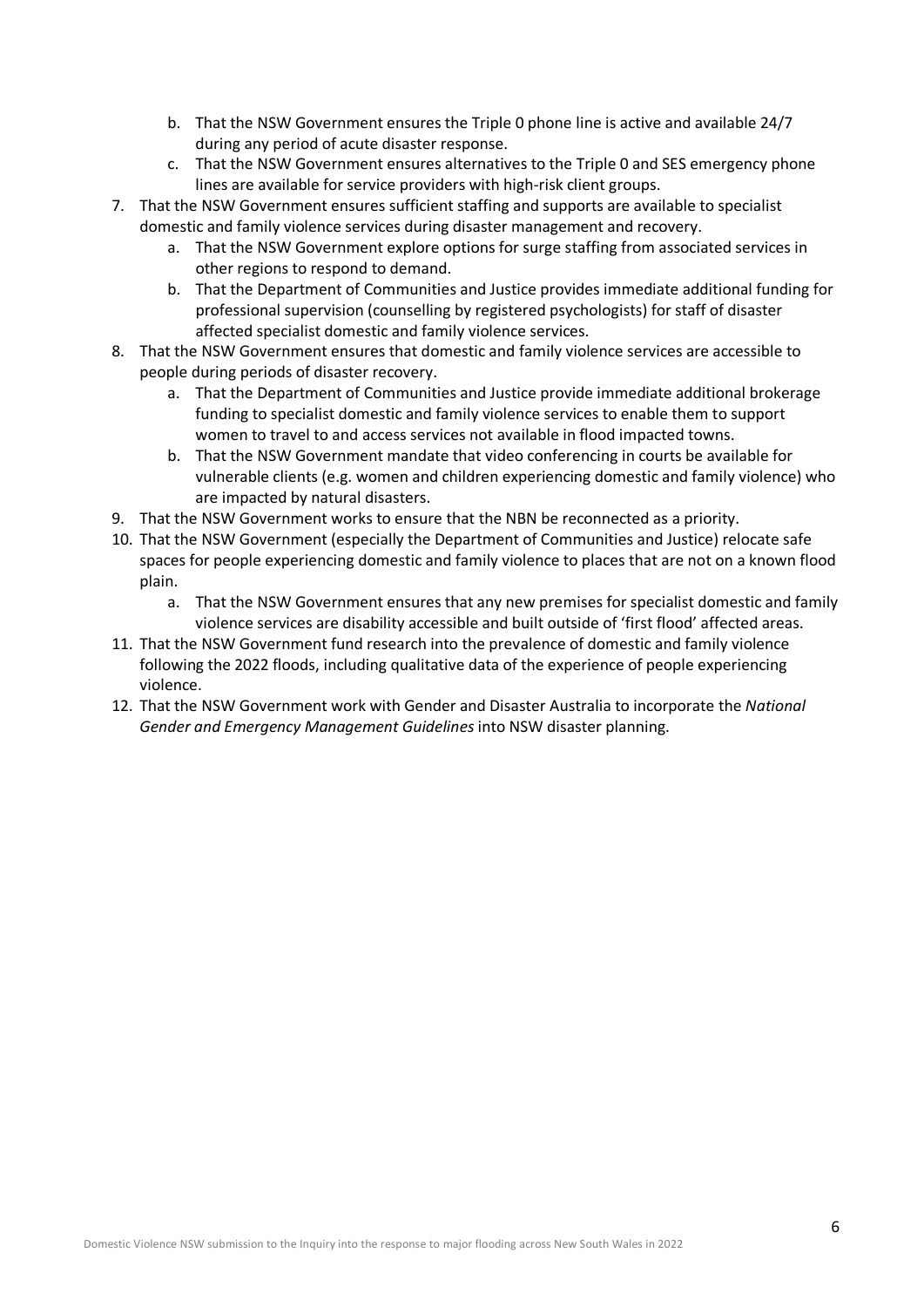# <span id="page-6-0"></span>Executive summary

Natural disasters significantly exacerbate the risk of harm for vulnerable people experiencing domestic and family violence including child abuse (Parkinson, 2019). This has been demonstrated during the 2009 bushfires, 2017 floods, the 2019-20 bushfires, the COVID-19 pandemic, and again during the major flooding of 2022. Disasters can increase vulnerability to violence due to various factors including homelessness, unemployment, the loss of control, as well as the trauma experienced from the disaster itself (Hazeleger, 2013).

In 2022, Domestic Violence NSW member services were directly impacted by the major floods across NSW. These services have reported:

- loss of premises including refuges that were providing safe accommodation for vulnerable women and children,
- being unable to contact or reach at-risk clients who were living with perpetrators of violence,
- being unable to safely house vulnerable women and children,
- staff personally impacted by the floods having to respond to clients traumatised by the floods who were already traumatised by violence, and
- specialist domestic and family violence services not being included in the government-led committees and conversations that were making decisions about their clients and communities.

Safe housing is of utmost importance during crisis and recovery phases, and people at risk of significant harm need to be prioritised. Specialist domestic and family violence services expressed concern that the needs of people experiencing domestic and family violence were not incorporated into the disaster response, that there was insufficient training, planning and focus on the safety of this high-risk cohort.

#### **Domestic Violence NSW calls on the NSW Government to ensure that responses to domestic and family violence are included in disaster management planning now and into the future.**

The following submission speaks to the below terms of reference:

(a) the preparation, coordination and response to the Western Sydney and North Coast floods by the Government,

(c) coordination between the New South Wales Government, New South Wales Government departments and agencies, the Federal Government, Federal Government departments and agencies, local governments, private sector operators and the community, including requests or offers of assistance,

(d) public communication, systems, and strategies,

(f) the overall effectiveness of the flood response.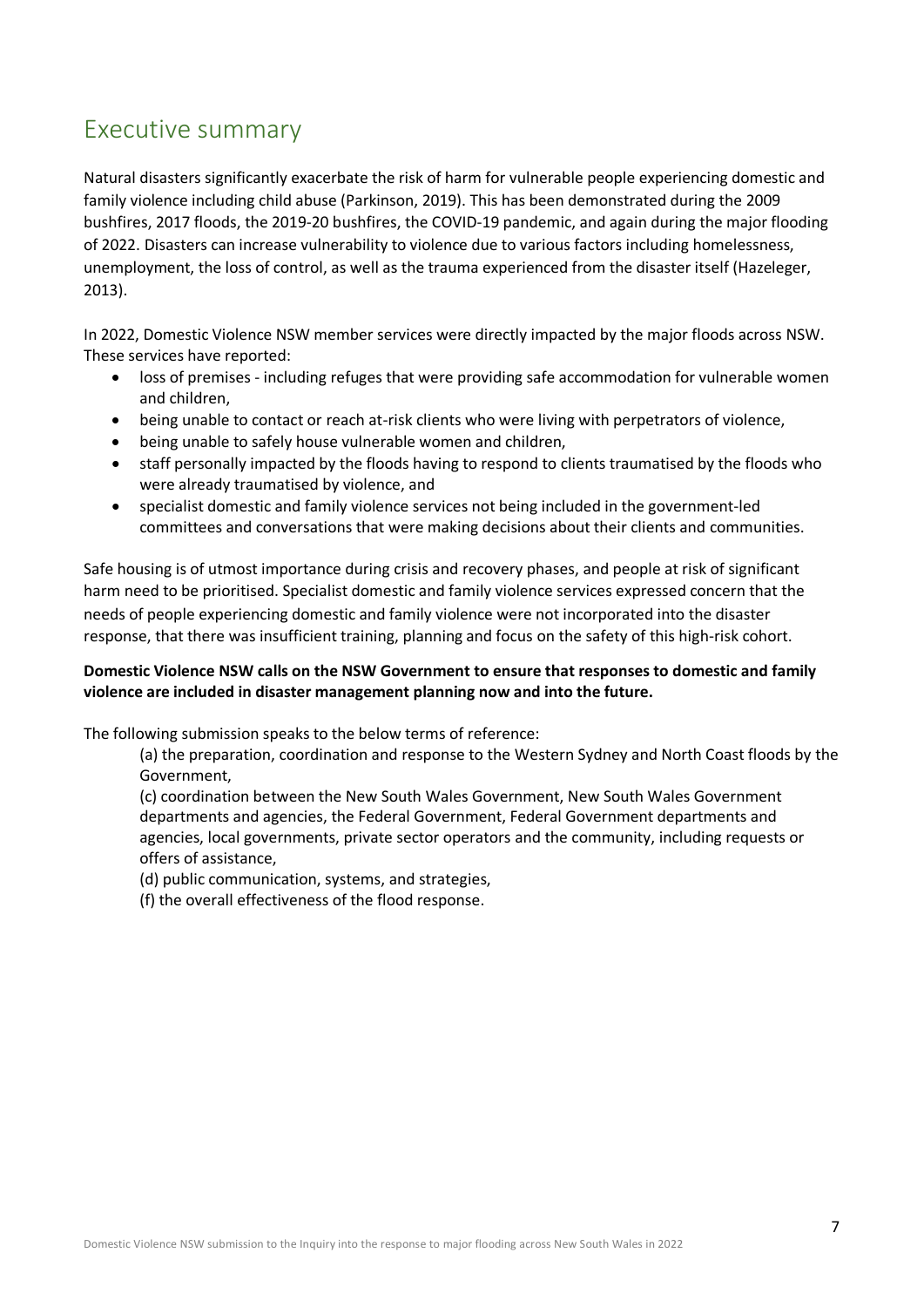# <span id="page-7-0"></span>Methodology

On 27 April 2022, Domestic Violence NSW consulted with seven specialist domestic and family violence services directly impacted by the major floods. We asked these services:

- How have the floods impacted your clients and service?
- What needs to be done now to support recovery and ensure your service can operate effectively?
- What planning needs to be done to ensure that responding to domestic and family violence is a part of disaster management across NSW now and into the future?

The submission draws on available research, but is primarily centred around the insights from Domestic Violence NSW members on how the NSW Government – and its relevant departments and agencies – need to respond to support vulnerable people impacted by sexual, domestic and family violence during disasters such as the major flooding across NSW in 2022. Whilst the submission is directly related to the flooding of 2022, we hope that the recommendations will be utilised in the prevention and response to future natural disasters.

Information from member services has been deidentified. The case study and quotes provide the immediate context for our recommendations to the NSW Government.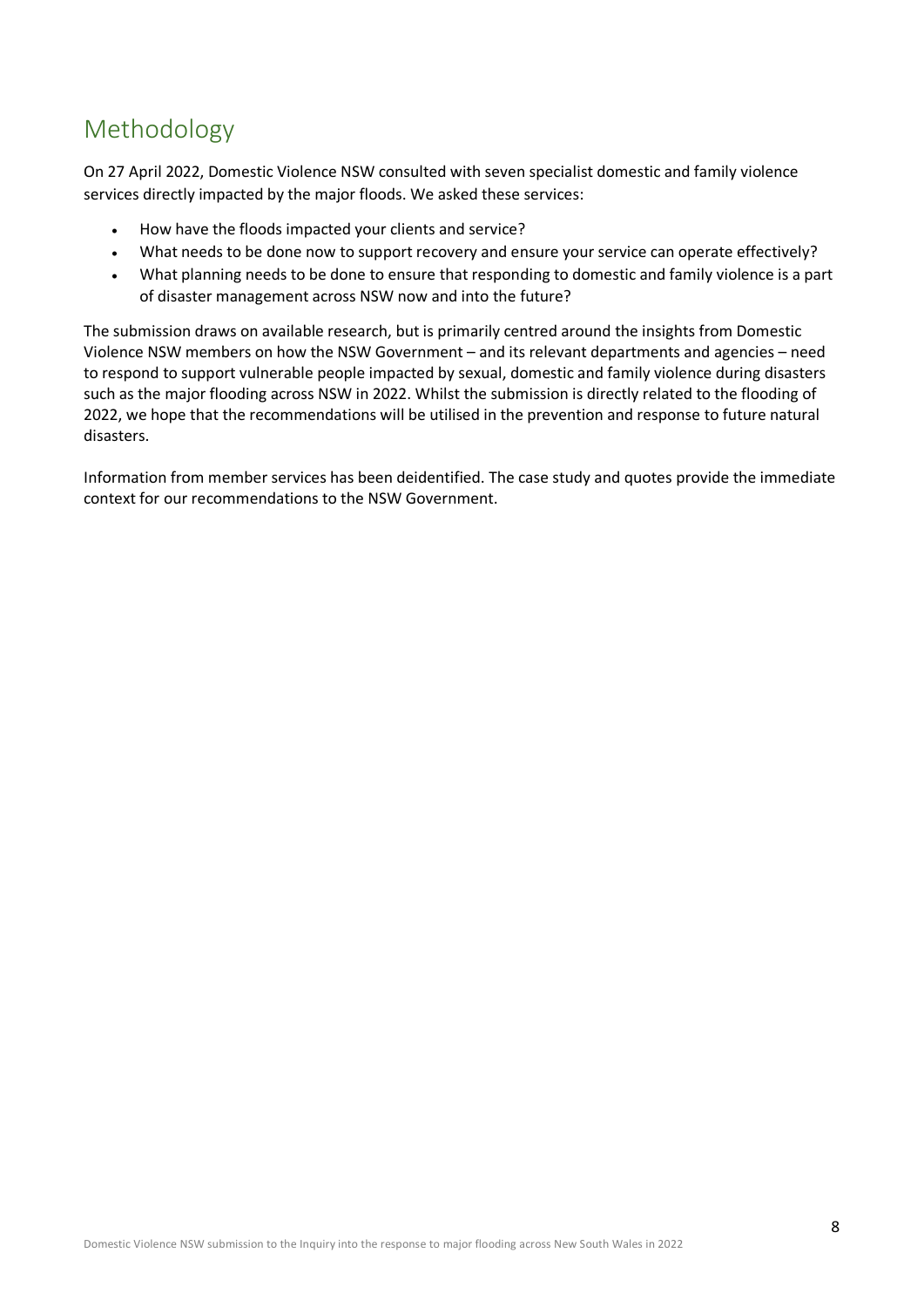# <span id="page-8-0"></span>Disaster response

### <span id="page-8-1"></span>The impact of the floods on domestic and family violence services

Research indicates increased incidents of sexual, domestic and family violence during disasters (Parkinson, 2019; Thurston Stöckl, & Ranganathan, 2021). This has been shown in studies following the 2009 Black Saturday bushfires in Victoria, the Charleville floods in Queensland, the Christchurch earthquake in New Zealand, and Hurricane Katrina in the United States(Parkinson & Zara, 2013). Over half of the women in one study referred to the increase of domestic violence post the Black Saturday fires as a 'catalyst' (Parkinson, 2019). A recent literature review looking at violence against children post natural disaster, indicates pathways between disasters and violence which could occur due to child separation, changes in social norms, insecure housing, as well as economic stress (Cerna-Turoff, Fischer, Mansourian, & Mayhew, 2021).

In NSW too, Domestic Violence NSW member services have experienced an increase in referrals for domestic and family violence during and following the 2022 flooding. This has been made more complex by the experiences of staff also undergoing trauma and homelessness.

The following quotes describe the experiences of Domestic Violence NSW member services following the 2022 flooding in the Northern Rivers:

*"It takes days for people to get out from flood waters. This has a cumulative affect for women as they are stuck with their perpetrators. How do we support these women? We need to prioritise their lives and the psychological risk. This has an impact on other family members."*

*"There were women's refuges with vacancies in other towns offering support, but the women couldn't get to them as the roads were cut off."*

*"We had an issue with women's inability to get to the recovery centres."*

*"Initially after the flood, we had an increase in referrals."*

*"The recovery centres had inadequate support for survivors of domestic and family violence (women and children). There needs to be a safe space for them."*

*"Only one staff member could get to the site of our premises for two and a half weeks to do the clean-up. All the other staff members were flooded out. We've had no electricity and no internet."*

*"We have managed to support our clients via one staff member with a generator sitting on top of her car with a makeshift antenna. This is war zone stuff."*

*"As an underfunded sector, we often have to seek accommodation [premises] that is disability accessible and within our budget, which means, just like the housing sector, we are the lower socio-economic people in the service sector so the premises we are able to work from and provide service to the people who need it, we are in the first flood affected area. Our service was wiped out."*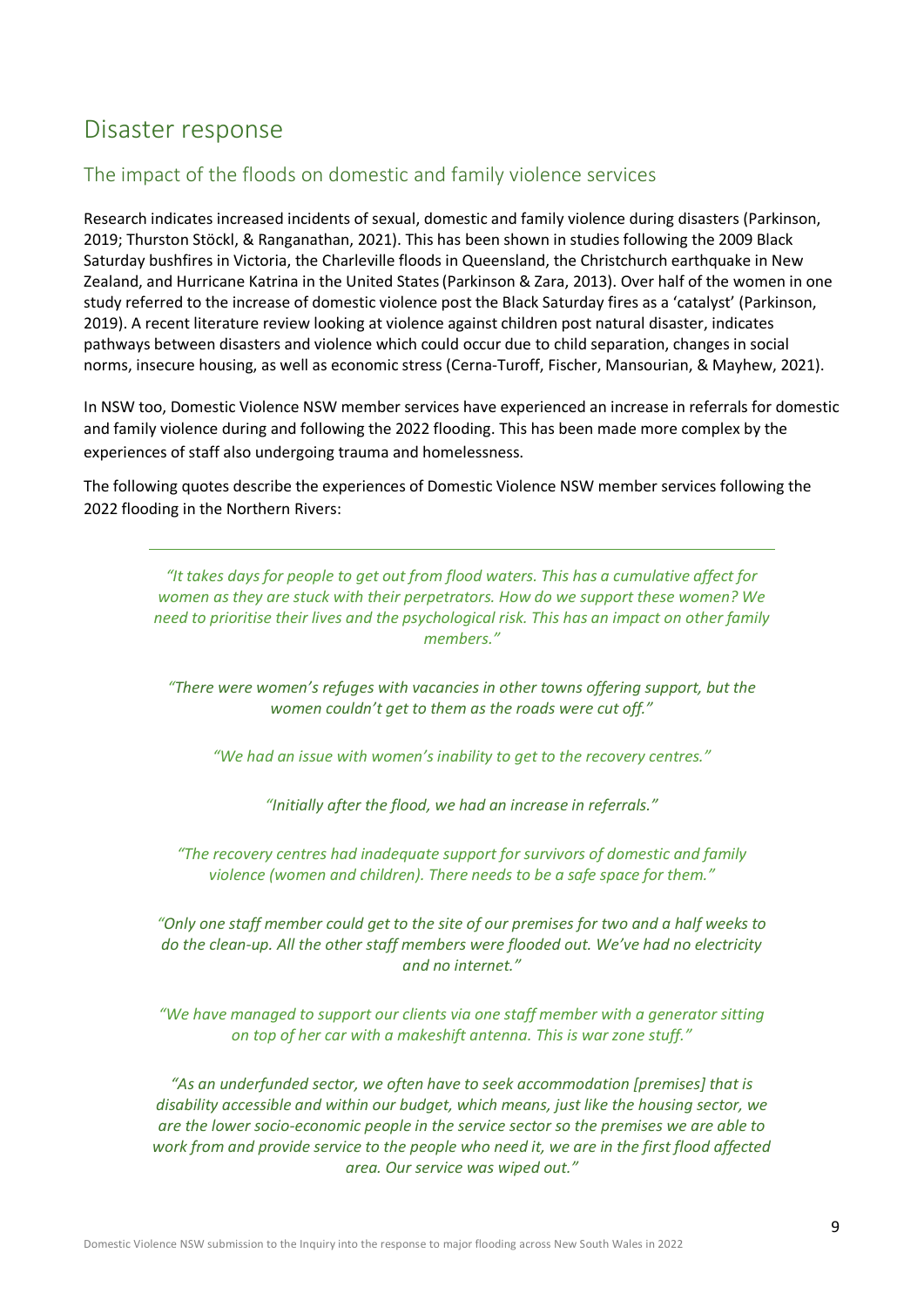*"Our service is temporarily housed at the Southern Cross University. We have a somewhat flooded building, so we expect to be up and running in three months – but still lost our gear that was flooded."*

*"Thinking outside the box is the only way to move forward with this. Inside the rigid confines of what our government has decided works best for our community is clearly not what does. I think that this event, and we talk about being resilient – seems to be the buzz word at the moment – our region has defined what resilience is."*

*"There was a lady who came into the child-friendly space, and she just burst into tears that she could leave her children there. She asked if she could just leave them for ten minutes. [We told her] you can leave them for as long as it actually takes you to go around and see all the services you need to see, as long as you are signed in, and we have a contact number for you. She just cried in relief because obviously she had not had any time away from [the children]. The children were obviously quite traumatised because of domestic and family violence as well as being through the floods. It was nice to have a space for her to even have five minutes for herself to have a coffee, calm down and come back. It was very confronting."*

*"Some people are trying to defraud the funding so they can move location. We've had requests to move from people from Clarence to Tweed and Lismore. They are using services in an attempt to give an address so they can apply for flood funding. I'm surprised at the number of people taking advantage of the funds. Then you have at the other extreme, others that wouldn't apply that are eligible."*

#### <span id="page-9-0"></span>Poor Government response

Domestic Violence NSW members consistently discussed concerns regarding poor, ill-planned, ad-hoc and inadequate government responses both generally and regarding supports specifically for people experiencing domestic and family violence.

*"There has been no systematic or systems approach by the Government."*

*"The whole attitude from Government has been piecemeal and practically disrespectful."*

*"We actually need the army straight away. We can't wait. When there is a disaster, you just respond. You just respond straight away. And if by accident you provide too much assistance, so be it."* 

*"We needed the army the day before the disaster hit. We needed boats. The SES is like nine volunteers. Don't even think about the SES responding to a disaster of this scale – that is ridiculous."* 

*"That adequate funding or vouchers or whatever is given in the first instance. You just deal with that straight away. The aged, the elderly the disabled, you get all the vulnerable*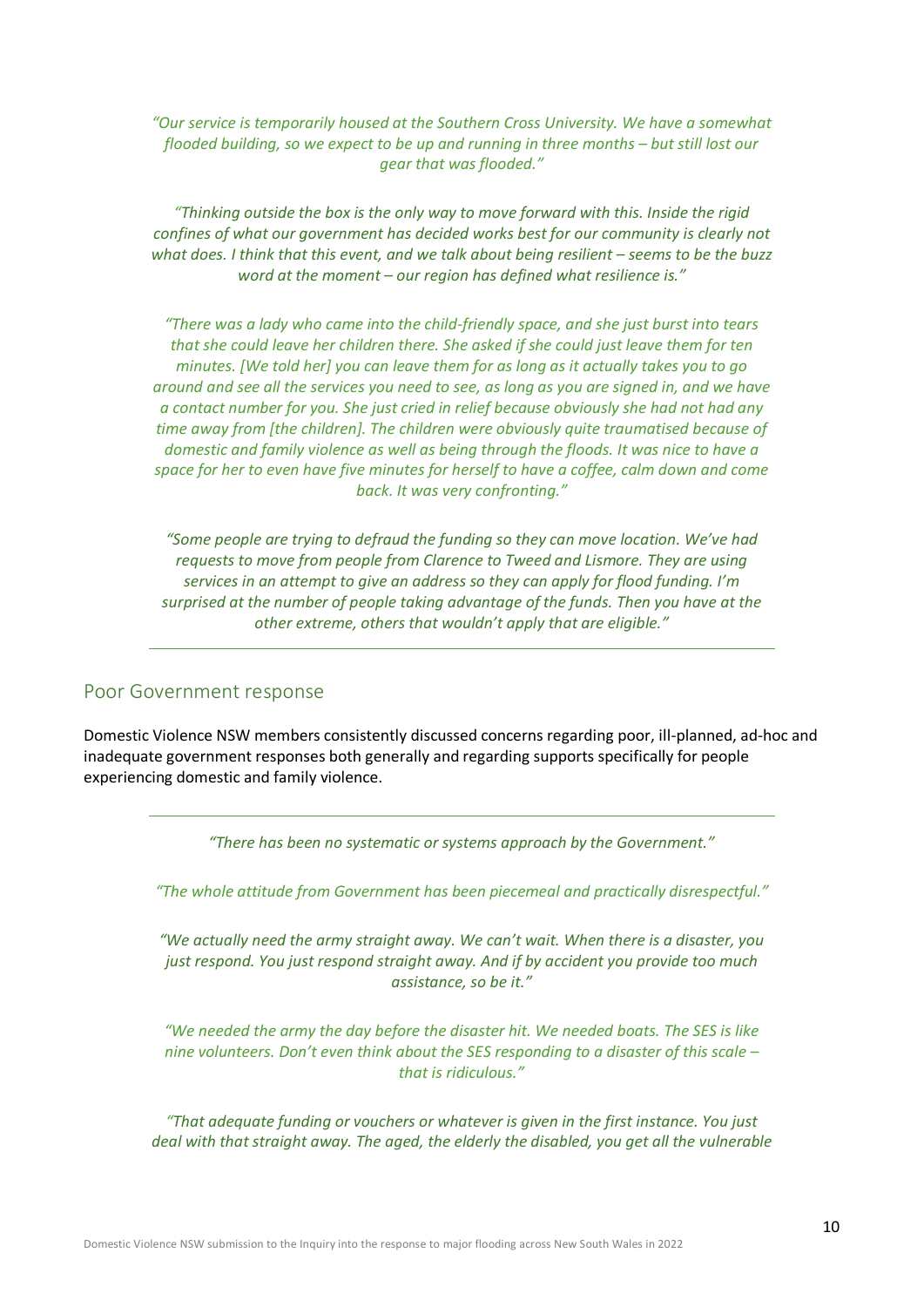#### <span id="page-10-0"></span>Domestic and family violence in evacuation centres

Services held concerns for people experiencing domestic and family violence in evacuation centres; that there was no risk assessment made for this, that perpetrators and people experiencing violence were housed together, that there were no separate, safe places for women and children and that staff/volunteers were not trained to identify and respond to domestic violence.

*"All the recovery centres were set up differently."*

*"There were evacuation centres established, but citizen evacuation centres established as well on the other side of the Wilson River. [The citizen evacuation centres are] ripe for disaster. Though nothing bad happened, a lot could have gone wrong. They still haven't got it right in how to evacuate people and set up centres in the aftermath, particularly around the Wilson River. You've got people on both sides of the river, they won't be crossing for days, and you'll have people on the "wrong side" of the river for days. "*

### <span id="page-10-1"></span>No media policy

In 2010, the Clarence area experienced major flooding. Media was going into the recovery centres and filming. The Department of Communities and Justice did not have a media policy. There was an added safety issue for women and children who were being filmed inside a recovery centre. This was raised again in the 2022 floods. It is concerning that the issue continues to be a problem.

> *"In 2010, we made a formal complaint to the broadcasting commission, the recovery centre and the Department of Communities and Justice regarding filming in recovery centres. There was no response."*

### <span id="page-10-2"></span>Lack of support from funding agencies

Although some services received support from their service providers and funders, others felt they were not at all supported.

> *"I felt as a community service I could have been offered some help by the Department of Communities and Justice. Nobody ever asked. Nobody ever offered anything. Nobody asked what are you doing about your confidential documents?"*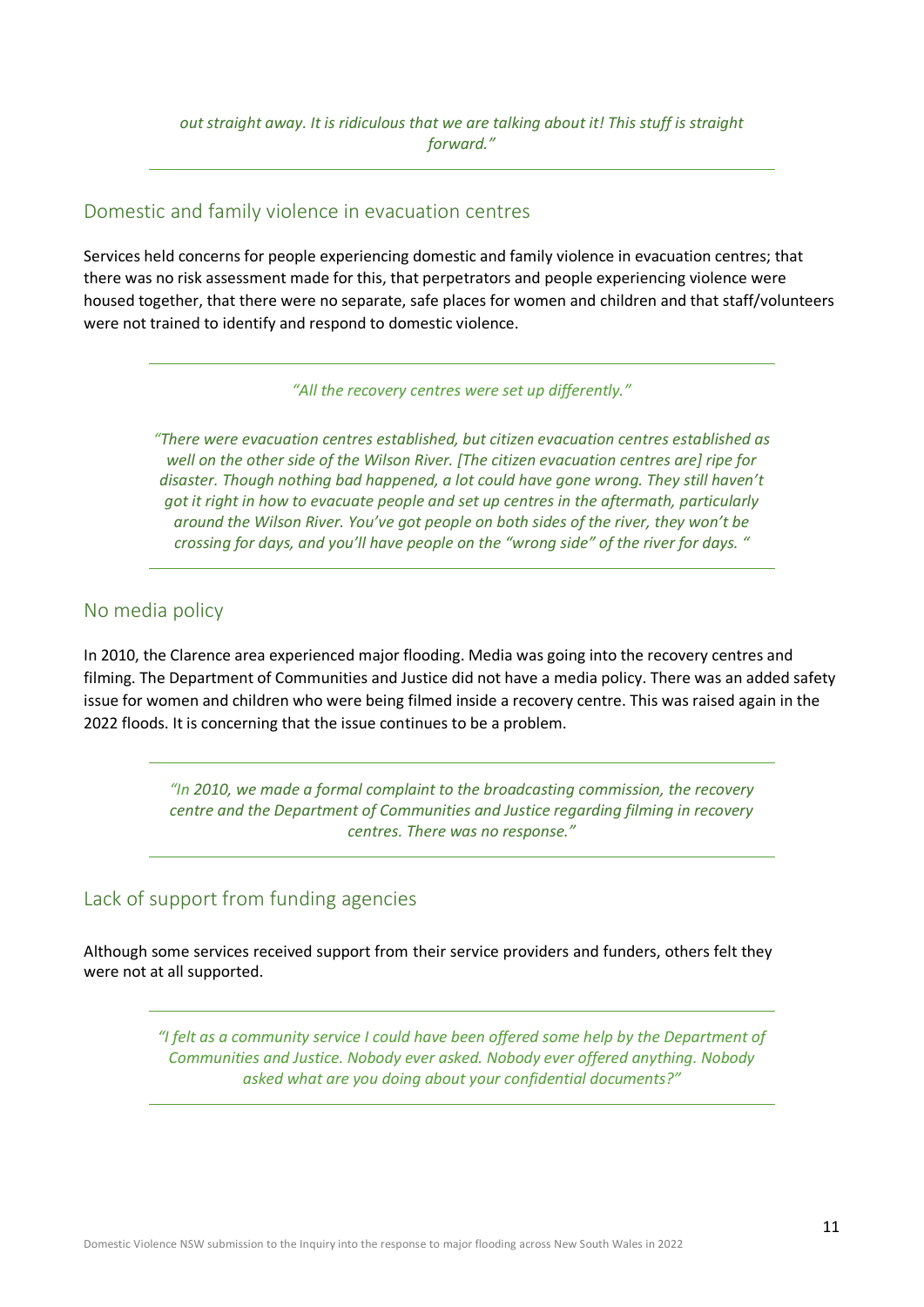<span id="page-11-0"></span>Another service spoke of support from their funding body with surge staffing and brokerage support. It is important that funders are flexible with contracting requirements during periods of natural disaster, and that individual conversations are held with services to provide supports they may require including surge staffing, document storage, moving costs, brokerage and staff wellbeing costs.

### The risks of temporary accommodation

Service providers had concerns about the immediate safety of people experiencing/at risk of domestic and family violence being put into temporary accommodation.

> *"The Department of Communities and Justice is putting people into accommodation together – one big family room for all the women and children from the refuge together. The refuge had to pay for private accommodation to allow the women some privacy."*

> *"How are women and children protected if they are being evacuated with perpetrators?"*

Services providers felt that people at risk of significant harm were not prioritised for crisis and temporary accommodation. Domestic Violence NSW has long raised concerns about the safety of temporary accommodation. In many cases, perpetrators and victims are housed in the same facilities. The facilities do not have safety measures and therefore do not feel safe to the people using them.

*"There are people not accessing temporary accommodation. They don't want to go there. Some people are choosing to live in the shells of their former accommodation, and citizens are driving around giving them stuff. In that space a lot can happen – women and children in shells of houses with no resources. Maybe with one power point? It is getting cold. People choosing that setting rather than the evacuation centres. I don't think we have the numbers on that and I'm sure the numbers are high."*

*"Many families I consider at risk are living in shells of houses, including children at risk [rather than accessing temporary accommodation]."*

*"We have concerns with temporary housing being set up. We don't know what is being thought about in terms of how people are being placed there. How is it being set up? Are perpetrators being placed in the same places as victims? We don't know these things."* 

#### RECOMMENDATIONS:

- THAT THE NSW GOVERNMENT DEVELOP STREAMLINED EVACUATION POLICIES AND PROCEDURES THAT ENSURE THAT -IN THE VERY FIRST INSTANCE – THE ELDERLY, DISABLED, AND PEOPLE EXPERIENCING DOMESTIC AND FAMILY VIOLENCE ARE TRANSPORTED TO A SAFE PLACE THAT WILL REMAIN A SAFE PLACE.
	- a. THAT NSW GOVERNMENT AGENCIES ACT QUICKLY TO ENSURE IMMEDIATE ACCESS TO CRISIS AND TEMPORARY ACCOMMODATION FOR PEOPLE EXPERIENCING DOMESTIC AND FAMILY VIOLENCE.
	- b. THAT THE DEPARTMENT OF COMMUNITIES AND JUSTICE ENSURES SAFE SPACES FOR PEOPLE EXPERIENCING DOMESTIC AND FAMILY VIOLENCE WHO ARE IDENTIFIED AT SIGNIFICANT RISK OF HARM BY WOMEN AND YOUTH REFUGES (AND OTHER SPECIALIST DOMESTIC AND FAMILY VIOLENCE SERVICE PROVIDERS).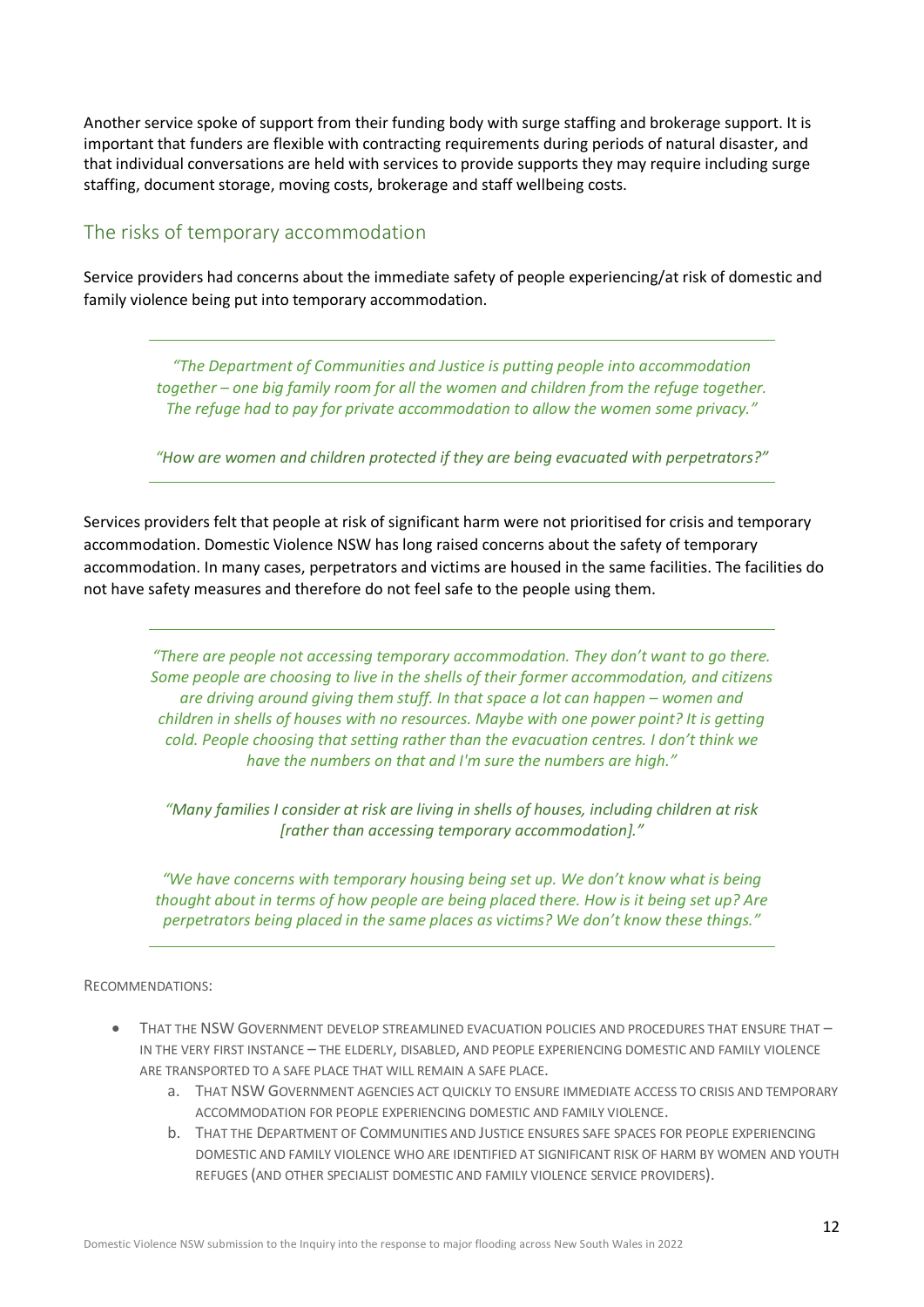- c. AN ACCOMMODATION POLICY IS DEVELOPED TO ENSURE SEPARATE FAMILY GROUPS OF VULNERABLE WOMEN AND CHILDREN EVACUATED FROM A WOMEN'S REFUGE ARE NOT EXPECTED TO BE HOUSED TOGETHER IN ONE FAMILY ROOM.
- d. ARRANGE ALTERNATIVE ACCOMMODATION TO THE RECOVERY CENTRES WHERE PEOPLE ARE AT SIGNIFICANT RISK OF VIOLENCE.

# <span id="page-12-0"></span>Disaster recovery

<span id="page-12-1"></span>Prioritising access to safe and affordable housing

*"Housing is by far the biggest problem. It was the biggest problem before the floods wiped out the actual structures themselves, but it's beyond desperation now."*

Housing availability was already at capacity in the Northern Rivers before the flooding events of 2022, exacerbated by large numbers of people moving out of metro areas because of the COVID 19 pandemic. The flooding event of 2022 pushed housing availability to extreme crisis levels. DVNSW, alongside other peaks and homelessness organisations advocates for the NSW government to build 5000 homes per year for 10 years to address the shortfall of social housing. Investing in social and affordable housing outside of flooding and natural disaster crisis' will reduce the pressure on communities and improve responses when disasters do occur.

#### RECOMMENDATION:

• THAT THE NSW GOVERNMENT MAINTAINS A PRIORITY FOCUS ON PROVIDING SAFE AND AFFORDABLE HOUSING DURING DISASTER RECOVERY.

#### <span id="page-12-2"></span>Ensuring access to trauma support

*"We need a trauma response and trauma support for the community."*

The two flooding events have caused immense trauma in the Northern Rivers. DVNSW members spoke to the community resilience, but also to the importance of acknowledging that trauma in the recovery phase.

More practically, weeks after the flooding, services are still attempting to operate and support those in crisis without offices, equipment and technology.

> *"The has been an assumption that the internet, computers and phones are working. We need IT support provided after the flooding event."*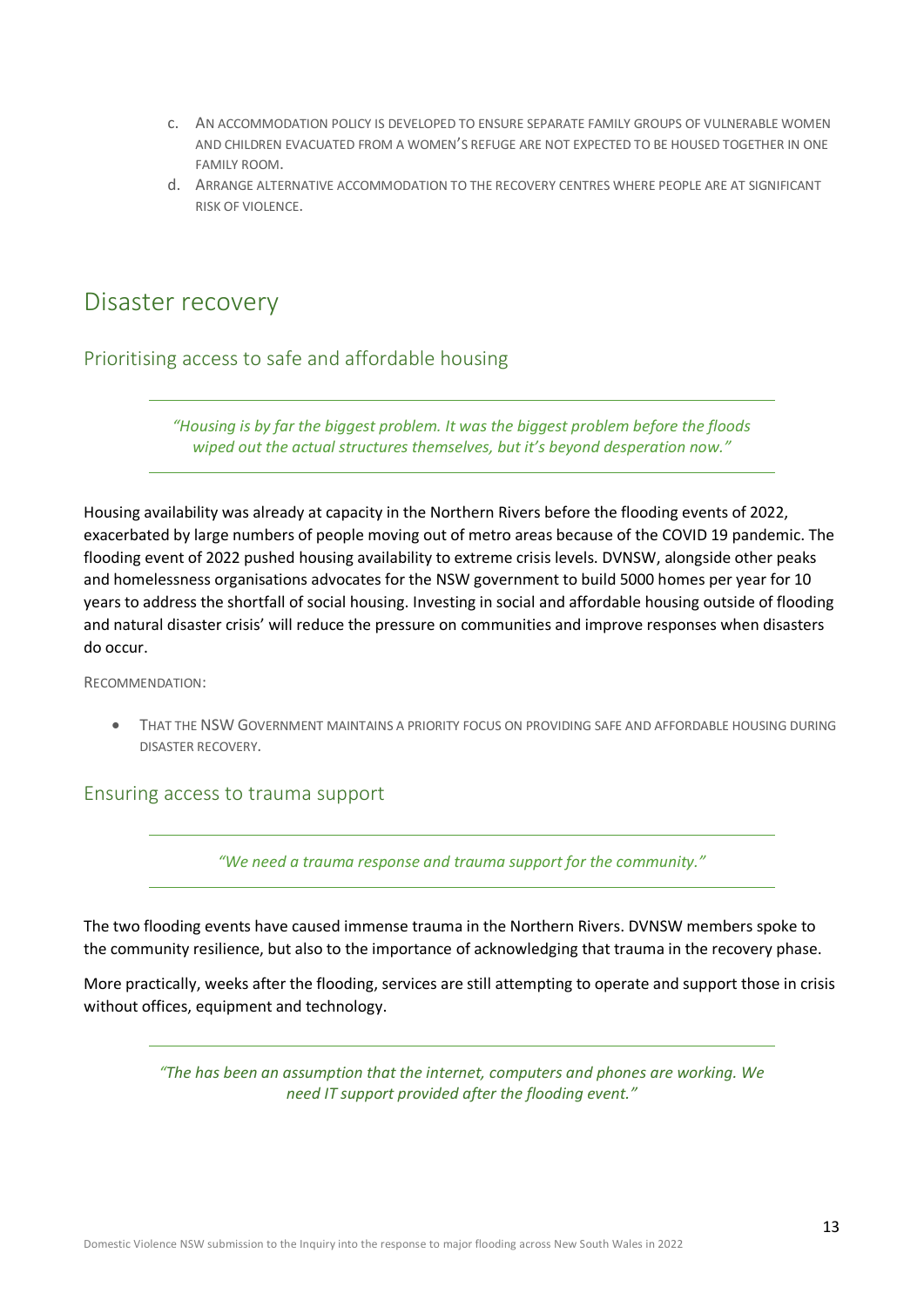*"A lot of regional services are based in Lismore and on the ground floor as there is limited disability access in town. That forces you to be on the ground floor so clients can access services. This needs to be addressed in any reconstruction."*

### <span id="page-13-0"></span>Involving local services in the decision-making for the disaster response

Services reiterated the need for local communities to be part of the planning regarding disaster planning and implementation. Although this is currently done on a regional level in NSW, service providers in the domestic and family violence sector did not feel that they were consulted with or that their concerns regarding domestic and family violence were considered. Co-design with community is considered the best option when creating plans specific to different communities.

*"The only way to move forward is for government to actually start listening. To start listening to people who live it – who lived it – who work and are part of this community. Who know what the resources are, and where they are. The resources at the moment are on a flood plain. Our community knows that, absolutely. But someone sitting somewhere else does not. Relying on information from our community to provide risk mitigation moving forward is the only way were are going to come anywhere close to getting this to a safer space."*

*"There is adequate scope for the inclusion of the expertise and service delivery experience of specialist domestic and family violence services to be incorporated into emergency management and disaster planning. Community is already included in emergency management planning documents as recipients of government-led activity, we believe that it is critical that the community sector be included as architects in the planning process, not just as the receivers of goods and services."* 

*"The community comes up with the best options. We've got to convince the Government to hand over the money. There is all this red tape. We were offered money, but we couldn't meet the criteria. We were hassled to apply; we met the criteria, but I couldn't provide exact information because the clients themselves didn't know it. Need to hand over the money for it to be practical. I know we need to account for the public purse, but there needs to be some thinking outside the box. If we are going to use other resources, let's not make it that much harder."*

#### RECOMMENDATIONS:

- THAT NSW GOVERNMENT DEPARTMENTS ENSURE THE REPRESENTATION OF LOCAL DOMESTIC AND FAMILY VIOLENCE SERVICE PROVIDERS IN THE COMMITTEES AND SUB-COMMITTEES MAKING DECISIONS ABOUT RECOVERY CENTRES AND OTHER EVACUATION AND ACCOMMODATION PLANNING.
	- a. THAT NSW GOVERNMENT DEPARTMENTS (ESPECIALLY THE DEPARTMENT OF COMMUNITIES AND JUSTICE) ENSURE THE REPRESENTATION OF LOCAL DOMESTIC AND FAMILY VIOLENCE SERVICE PROVIDERS IN DECISIONS ABOUT SETTING UP TEMPORARY ACCOMMODATION.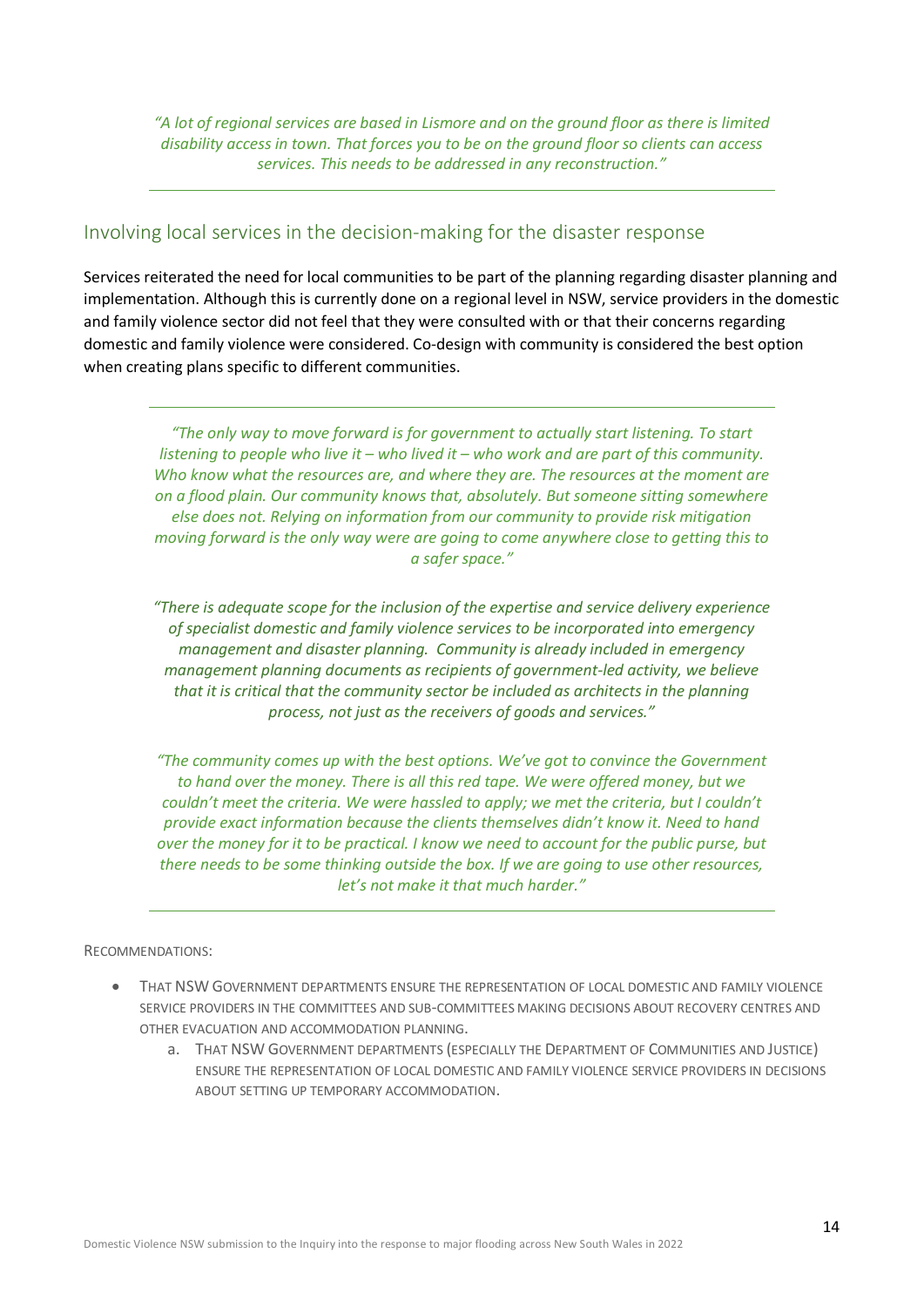#### <span id="page-14-0"></span>Ensuring access to emergency services

During a natural disaster, it is important that people at significant risk of death, disability and injury due to domestic violence still have ways to access support. Unfortunately, it was the experience of Northern Rivers services that this was not the case.

> *"You could not ring Triple 0 during the event, it rang out. This means that women experiencing violence are not able to reach help. What other things are happening while we can't ring Triple 0?"*

*"Clearly the Triple 0 service can't cope with that level of distress. Continue to have patchwork service."*

Similarly, there were issues accessing the SES phone line due to high demand. DVNSW suggests exploring alternative phone lines for service providers to access emergency services where there are high risk clients who need urgent support.

RECOMMENDATIONS:

- THAT THE NSW GOVERNMENT ENSURES EMERGENCY RESPONSES ARE AVAILABLE FOR PEOPLE AT RISK OF SIGNIFICANT HARM DUE TO DOMESTIC AND FAMILY VIOLENCE DURING DISASTERS.
	- a. THAT THE NSW GOVERNMENT ENSURE THE SES PHONE LINE IS ACTIVE AND AVAILABLE 24/7 DURING A PERIOD OF ACUTE DISASTER RESPONSE.
	- b. THAT THE NSW GOVERNMENT ENSURES THAT THE TRIPLE 0 PHONE LINE IS ACTIVE AND AVAILABLE 24/7 DURING ANY PERIOD OF ACUTE DISASTER RESPONSE.
	- c. THAT THE NSW GOVERNMENT ENSURES ALTERNATIVES TO THE TRIPLE 0 AND SES EMERGENCY PHONE LINES ARE AVAILABLE FOR SERVICE PROVIDERS WITH HIGH-RISK CLIENT GROUPS.

#### <span id="page-14-1"></span>Funding agencies supporting the wellbeing of non-government agency staff

*"There has been a huge impact on staff mental health and wellbeing. The extra worry staff have as they don't have communication with clients. Also flooded in and need their own personal support."*

*"Our staff have compassion fatigue and worry about clients."*

Staff wellbeing, or lack thereof, was a strong theme in the Domestic Violence NSW member consultation. Frontline specialist domestic and family violence workers were themselves personally traumatised and impacted by the floods. However, the domestic and family violence services and their workers continued to support their clients during response and recovery.

*"We've had clients coming off prescription medications they didn't have access to. There*  has been a huge impact on the mental health of workers and clients. We will be dealing *with vicarious trauma for many months (and years) to come."*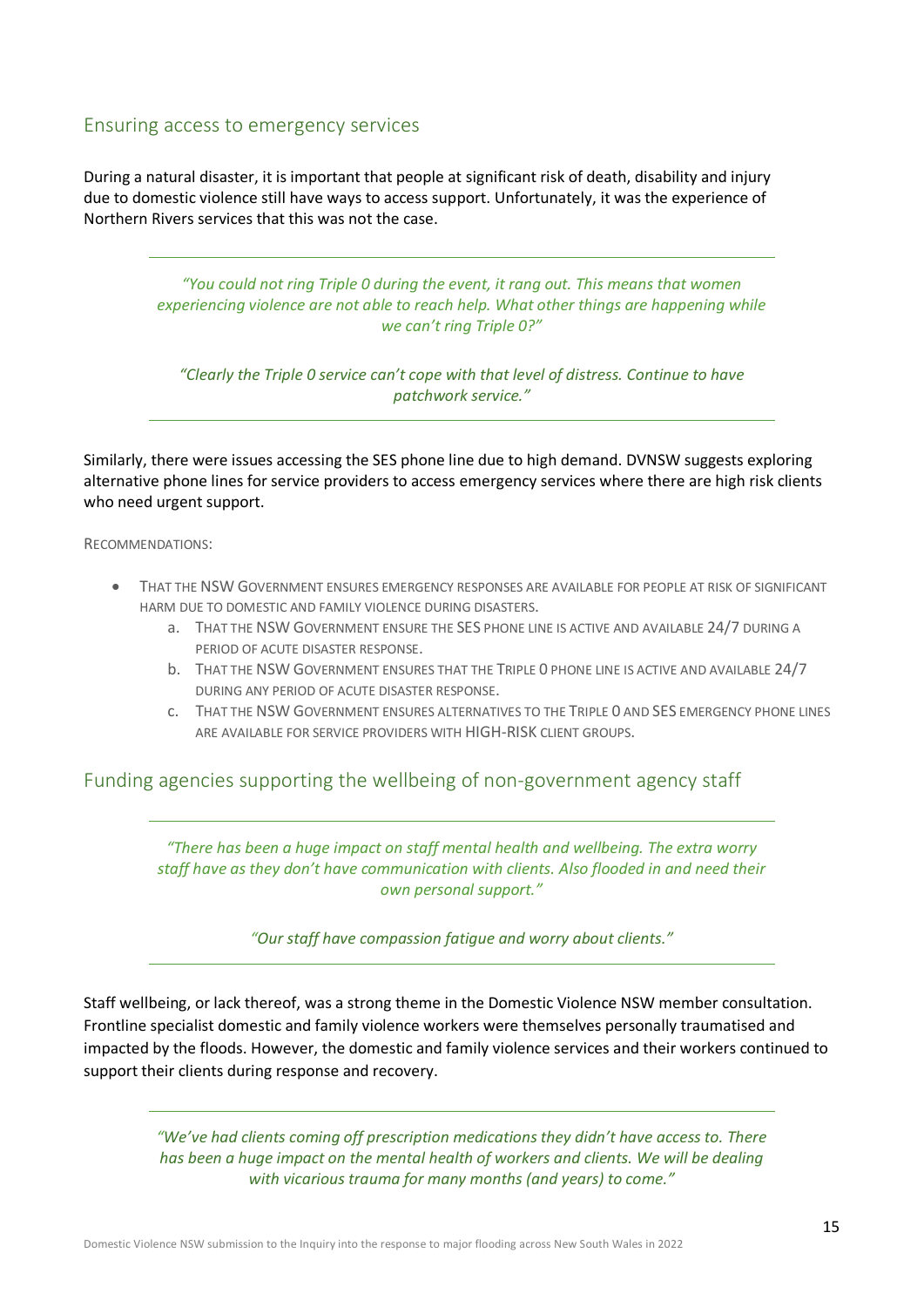*"Our workers are working with traumatised clients that have experienced severe trauma when they themselves are homeless. We need extra funding for professional supervision (counselling) for at least the next 12 months. Professional supervision for the staff of domestic and family violence services through registered psychologists."*

*"As a telephone and referral service we had no telephone for some time. Legal Aid in Sydney took over the calls. We resumed work with skeleton staff with people in areas with power. It has been difficult."*

*"We are supporting team members who were personally affected, concerned about families they've worked with, team members who have been uncontactable for ten days."*

*"We need increased funding and resources for counselling for staff after a natural disaster event – fires, floods and Covid."*

#### RECOMMENDATIONS:

- THAT THE NSW GOVERNMENT ENSURES SUFFICIENT STAFFING AND SUPPORTS TO SPECIALIST DOMESTIC AND FAMILY VIOLENCE SERVICES DURING DISASTER MANAGEMENT AND RECOVERY.
	- a. THAT THE NSW GOVERNMENT EXPLORE OPTIONS FOR SURGE STAFFING FROM ASSOCIATED SERVICES IN OTHER REGIONS TO RESPOND TO DEMAND.
	- b. THAT THE DEPARTMENT OF COMMUNITIES AND JUSTICE PROVIDES IMMEDIATE ADDITIONAL FUNDING FOR PROFESSIONAL SUPERVISION (COUNSELLING BY REGISTERED PSYCHOLOGISTS) FOR STAFF OF DISASTER AFFECTED SPECIALIST DOMESTIC AND FAMILY VIOLENCE SERVICES.

#### <span id="page-15-0"></span>Ensuring access to justice

Processes addressing justice and safety for people experiencing domestic and family violence continue amidst natural disasters. It is integral that victim-survivors are adequately supported to access justice and the increased safety afforded by that process. This includes funding services to provide additional brokerage to resource victim-survivors to attend court and police stations as necessary.

> *"Women who are misidentified perpetrators are having trouble putting their evidence together from text and emails. They no longer have those things available to them post flood. These defendants will now struggle to find evidence."*

*"The courts and police station affected by the flooding. Lismore Police Station is now operating out of Southern Cross University. Lismore Court is not currently operational. Casino Court has structural damage and is likely to be under repair for up to nine months. The police station is expected to be at the university for nine months. People have to track down the police station to make a statement."*

*"Our clients have issues with access to court, travelling to court. Women who would have had to travel to Casino Court now need to travel Kyogle. Women at Lismore now have to travel to Byron or Byron Bay Court. There are issues with their capacity to travel. Do they still have a car? Can they afford the petrol to get there?"*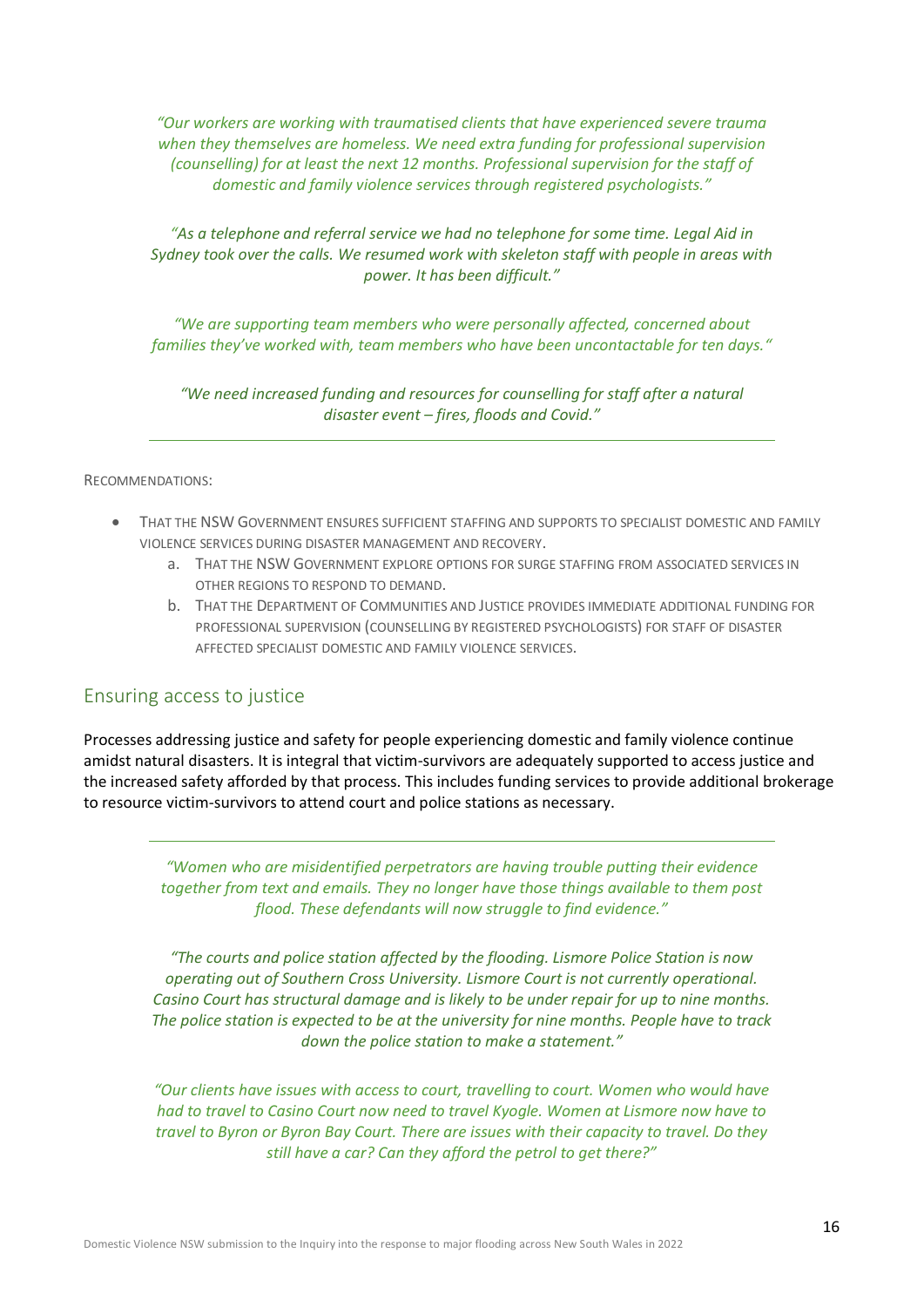*"As first responders, the moment of crisis lasted two weeks in Lismore. It was a lengthy crisis response because it had to be. How are we going to support women to feel safe to contact police? How do we support a sense of safety and trust? This crisis has damaged further. Our clients are further traumatised on top on the lack of [police] response for domestic and family violence, now there is trauma from the lack of response to the flood crisis. Overall, the police response needs a lot of attention in terms of understanding domestic and family violence and how they respond. How are we going to move forward in supporting the community to believe that they can pick up the phone and be heard on the other end?"*

*"As far as court support goes, there was none. Why should we have to wait for a disaster to have an adequate response for disabled, people in domestic and family violence, vulnerable people, to get to court?"*

#### RECOMMENDATIONS:

- THAT THE NSW GOVERNMENT ENSURE THAT THE POLICE AND DOMESTIC AND FAMILY VIOLENCE SERVICES ARE ACCESSIBLE TO PEOPLE DURING PERIODS OF DISASTER RECOVERY.
	- a. THAT THE DEPARTMENT OF COMMUNITIES AND JUSTICE PROVIDE IMMEDIATE ADDITIONAL BROKERAGE FUNDING TO SPECIALIST DOMESTIC AND FAMILY VIOLENCE SERVICES TO ENABLE THEM TO SUPPORT WOMEN TO TRAVEL TO AND ACCESS SERVICES NOT AVAILABLE IN FLOOD IMPACTED TOWNS.
	- b. THAT THE NSW GOVERNMENT MANDATE THAT VIDEO CONFERENCING IN COURTS BE AVAILABLE FOR VULNERABLE CLIENTS (WOMEN AND CHILDREN EXPERIENCING VIOLENCE) WHO ARE IMPACTED BY NATURAL DISASTERS.

#### <span id="page-16-0"></span>Ensuring access to communication networks

Services working to prevent and respond to serious risk of death, disability and injury need access to the internet. These services should be prioritised alongside other primary health care services.

*"There is no NBN. I've booked the NBN seven times. Four times at one refuge, three times at the centre. And they don't turn up."*

RECOMMENDATION:

• THAT THE NSW GOVERNMENT ENSURES THAT THE NBN BE RECONNECTED AS A PRIORITY.

#### <span id="page-16-1"></span>Quantifying the impact

In the aftermath of the 2019 bushfires, there were murmurs of increased domestic violence. The issue has been discussed and reported by specialist women's services sectors workers and raised across a range of media outlets. However, there is a dearth of collected data and empirical evidence about the extent and varied nature of violence experienced during disasters. In addition, for many who experience sexual violence seeking assistance can be months after the event and for children, years. This makes the magnitude of the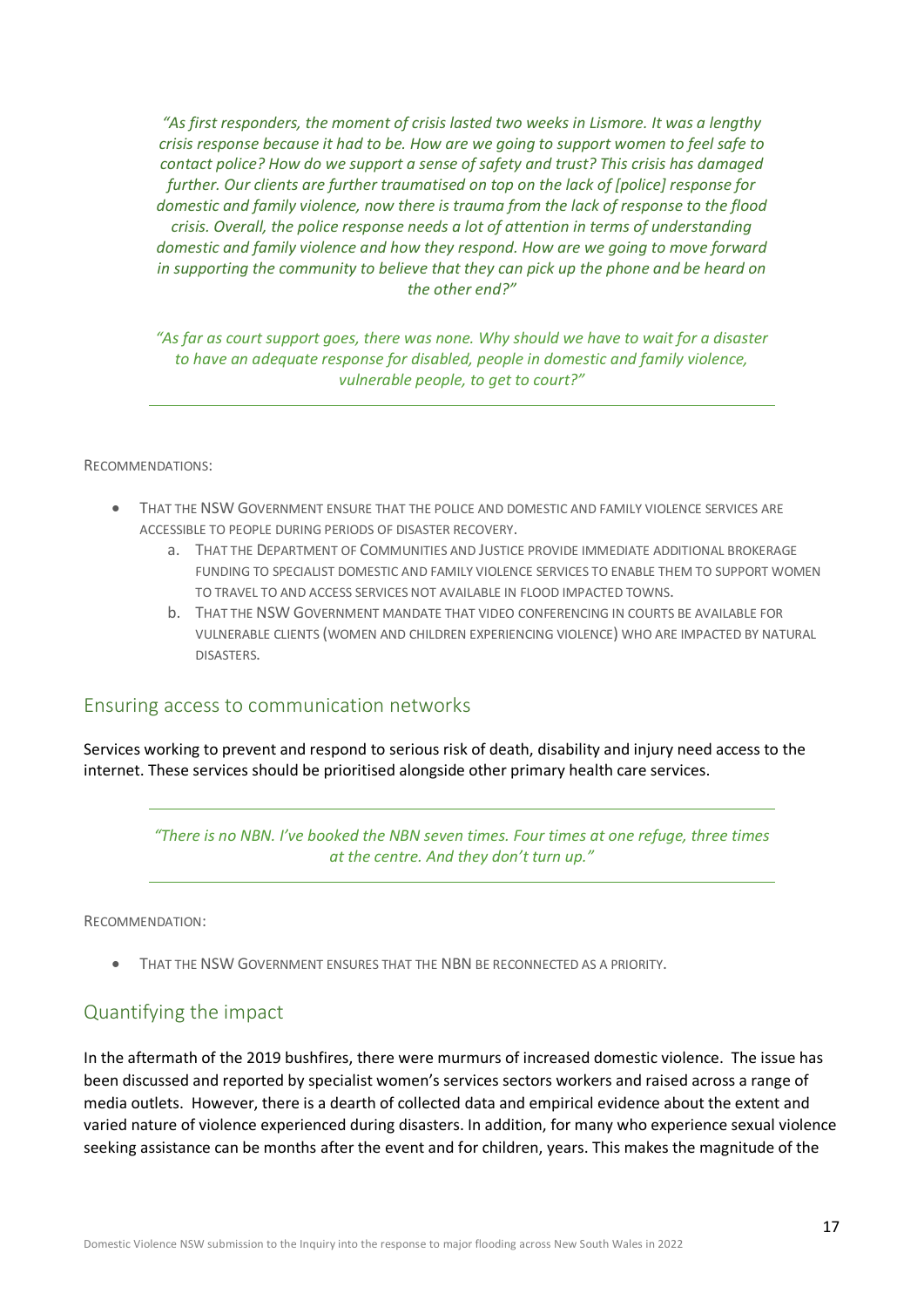problem difficult to know. But by the end of the bushfire season in 2020, member reports of increased need were frequent and consistent.

RECOMMENDATION:

• FUND RESEARCH INTO THE PREVALENCE OF DOMESTIC AND FAMILY VIOLENCE FOLLOWING THE 2022 FLOODS, INCLUDING QUALITATIVE DATA OF THE EXPERIENCE OF PEOPLE EXPERIENCING VIOLENCE.

# <span id="page-17-0"></span>Disaster planning

#### <span id="page-17-1"></span>Ensuring a coordinated response

Services consistently called for a coordinated response to disaster management which included domestic and family violence management.

> *"It's been flood, fire, Covid, flood, flood, flood, it's been going on and on, and it would be really good if there was a coordinated, financially invested commitment from Government to respond to disasters so that we don't sit and watch people on television – with their piles of rubbish and mattresses – that there is just a streamlined system with policy and procedure."*

#### <span id="page-17-2"></span>Funding domestic and family violence services to respond adequately

The general lack of funding in the domestic and family violence sector was identified as a concern, that led to elevated risk during times of natural disaster. Services should be funded to adequately respond to demand. This will allow capacity to plan for disaster management, and ensure that when disasters occur, services are not stretched to breaking point.

> *"There are preparations that can actually support service provision within the domestic and family violence space. In terms of being government funded, non-government organisations are screaming for additional and adequate funding."*

> *"Moving forward, there are risk mitigation strategies the NSW Government can support us to take, such as our premises being out of first flood affected properties. Women's refuges are placed in first flood affected areas. These are the only properties available within our funding constraints."*

The six national principles for disaster recovery include a requirement that planning take into consideration an understanding of the context of recovery (and therefore presumably the impact of the disasters and the response effort) on community including an appreciation of risk, capacity, capability, and upholding human rights and human dignity. Recognising complexity is also required in planning, including the way in which critical information is conveyed and how this changes over time, and the diverse needs of individual members of the community, which may also change over time.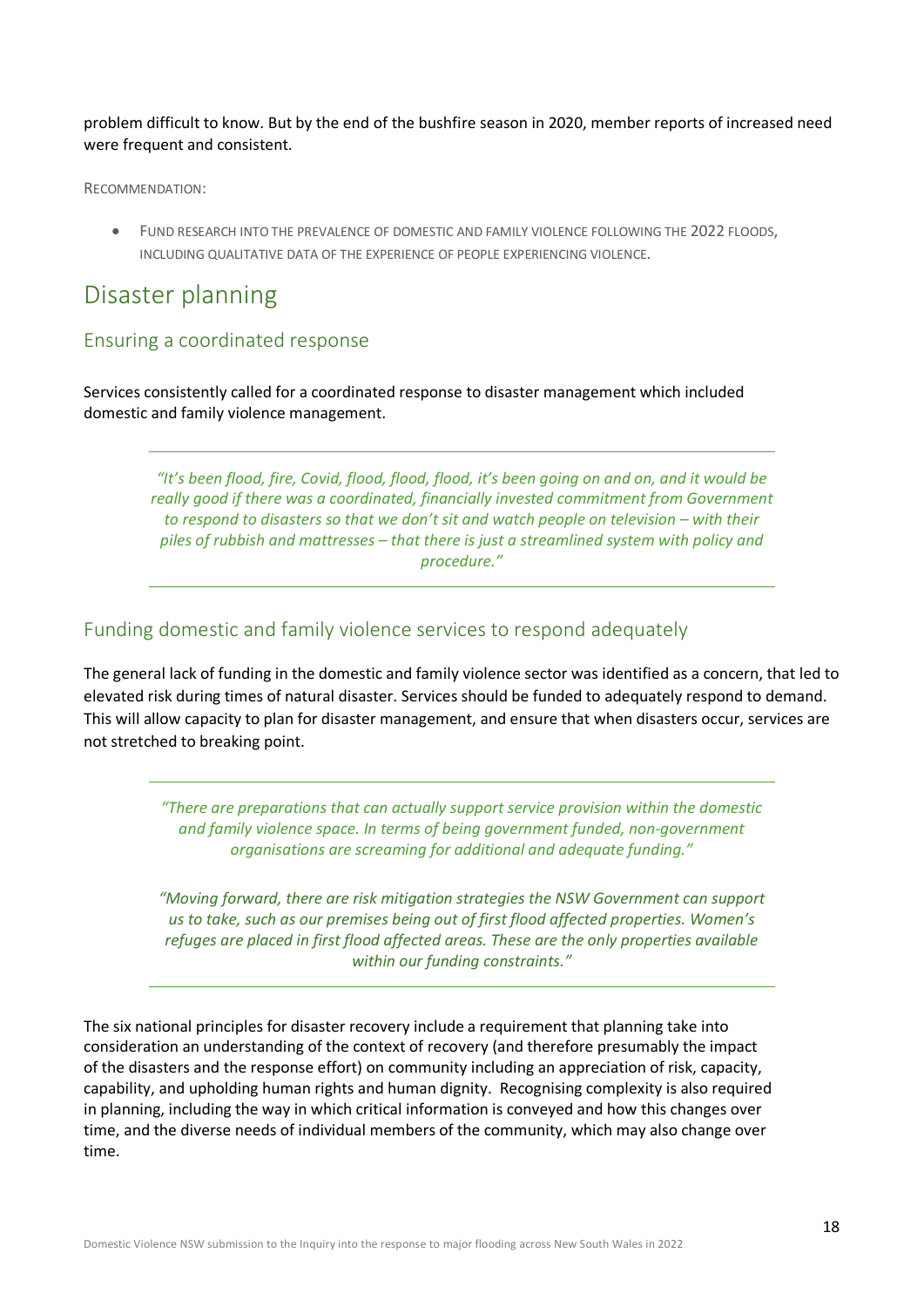*"All the policies and procedures should already be in place. We need a streamlined approach to the evacuation with the elderly, disabled, people experiencing domestic and family violence, just a streamlined approach that they in the very first instance, get transported to a safe place that will remain a safe place."*

*"There needed to be better arrangements by Resilience NSW and local councils. Some days we were very unsure about what was going on, what was happening at the service. It is crucial that the recovery centre is set up more."* 

#### <span id="page-18-0"></span>Ensuring funding agencies provide support

Services felt that their funding department could have offered additional support. There were limited options for the additional supports needed, for example safe disposal of confidential documents and the additional brokerage clients needed to travel further for services and replace items lost during the floods.

*"The Department of Communities and Justice didn't ask what are you doing with confidential documents? How can we help you? How are you getting documents through? How are your clients getting to court? How can we help you? These are really key basic things; they are daily things."*

*"I was lucky to be able to book a confidential documents wet skip bin. It took a lot of hard work to get it all emptied out of this building and out of the filing cabinets. You need practically a crowbar just to get the brick of those documents out and into the bin. Nobody is even talking about that. Where did all those confidential documents go?"*

#### <span id="page-18-1"></span>Training volunteers on domestic and family violence

Volunteer training on recognising and responding to domestic and family violence was identified as a need.

*"After the 2017 floods there was a long debrief process where it was identified that we needed to identify our spontaneous volunteers and provide domestic and family violence training to those spontaneous volunteers. Unfortunately, because the SES is based in Wollongong and has very few resources in the region, there are only two people employed for the whole region to do that coordination work. Although a lot of people voluntarily put a lot of energy into the idea, it went absolutely nowhere because everything gets decided down in Wollongong. This has been talked about after the 2017 floods. We all agreed it was a good idea, and it went absolutely nowhere. I agree it is still a good idea, and we should enhance that idea, but we have to recognise that the SES (or the people tasked with that, and it is not the local SES fault), it is a question of structure and lack of staffing."*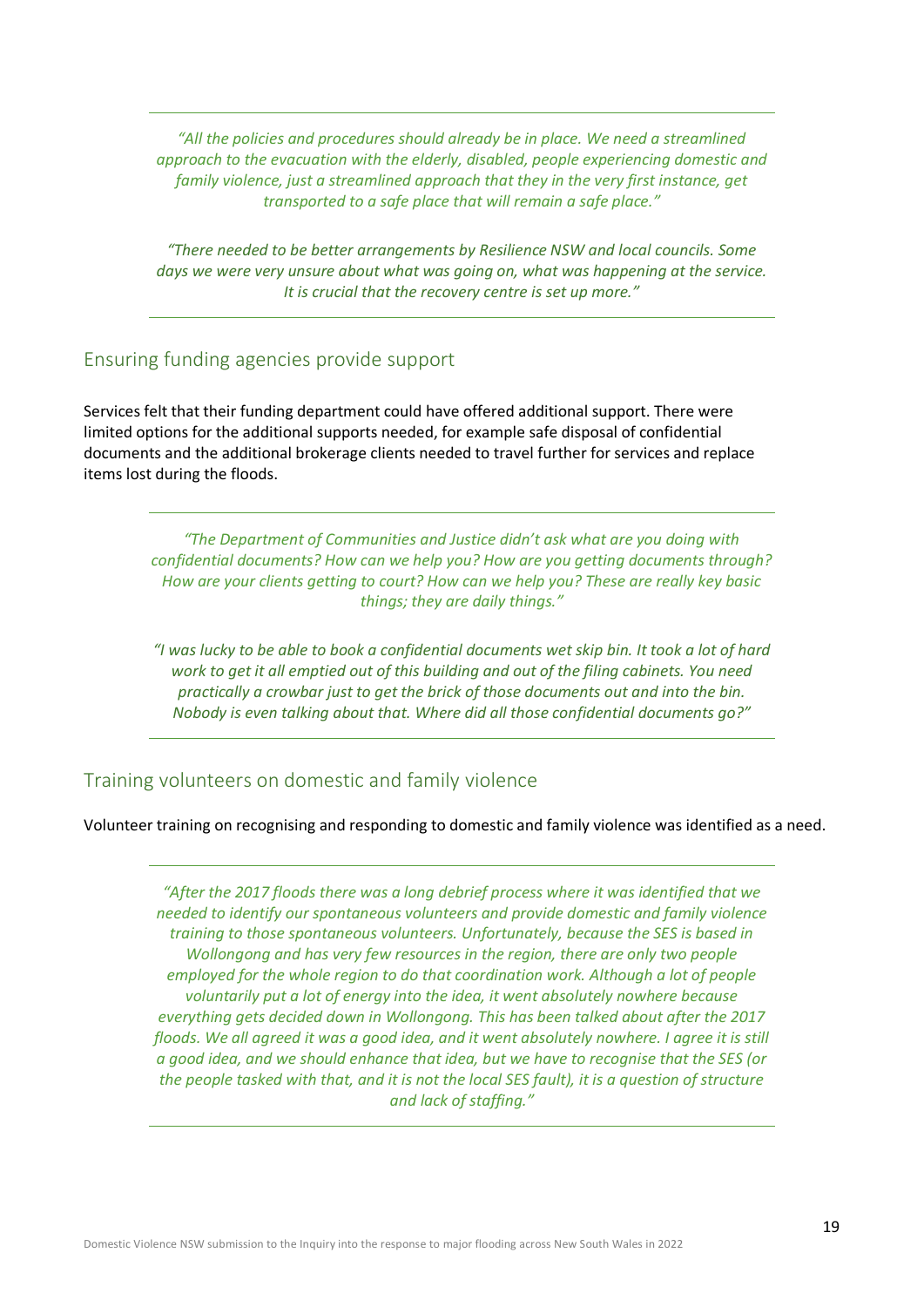### <span id="page-19-0"></span>Ensuring the safety and wellbeing of children and young people

The safety and wellbeing of children and young people needs to be central to natural disaster management, including children experiencing or at risk of domestic and family violence. Research demonstrates increased child abuse in the aftermath of natural disasters (Cerna-Turoff, Fischer, Mansourian, & Mayhew, 2021). Evacuation centres need to have child-friendly, safe spaces. Services working with children and young people at significant risk of harm need to be resourced to provide priority support for those individuals.

> *"What about the children? Experiencing trauma, possibly in houses where they've experienced violence. It is fragile in how people relate to each other. This is a difficult situation for the kids."*

*"At one service in the recovery centre we were in a back room next to the Salvation Army. A man attending the Salvation Army saw his son and immediately walked into our space. We wouldn't let him in, but he got quite aggressive. Child-friendly spaces needs to be more private to keep children safe and protected. We are there to keep the children safe."*

*"Our organisation offered child-friendly spaces in the recovery centres. [We] saw domestic and family violence whilst in the recovery centre. It was happening in front of us, and security was called. Scary for the staff and children. There was no safe space to separate them. There was no secure room for the victim to go into, and she had some young children with her."*

*"Our child-friendly space, it needs to be somewhere private to keep the children safe and protected. And to keep families safe and protected too."*

### <span id="page-19-1"></span>Planning for safe accommodation

Due to the poor response, Domestic Violence NSW members have discussed exploring alternative options to the crisis response that was provided. If this were implemented into the future, this would require stringent plans, police and child welfare checks to ensure the safety of people using them.

*"Thinking out of the box – community responses, community evacuation centres set up by the good will of people. Looking at the possibility, are there any venues, particularly in Lismore where there may be identified individuals in the community where police checks have been done, working with children checks, where they may have capacity to put a couple of families up?"*

*"Maybe there are other ways we can look at for planning should this event happen? What venues – public or private – could we enlist now? And an ongoing thing that the police checks, and all those checks are done at the right time when they need to be. So should there be a disaster, and should we need to get families out, that designated spot is there. And it doesn't need to be for weeks on end. Might be just until you can bring them back to the hubs where all the services are. Communities do rally together in these difficult times, but we do need to make sure all the safety checks are done for the welfare and wellbeing of the clients. And also, the staff. Maybe a staff member is available?"*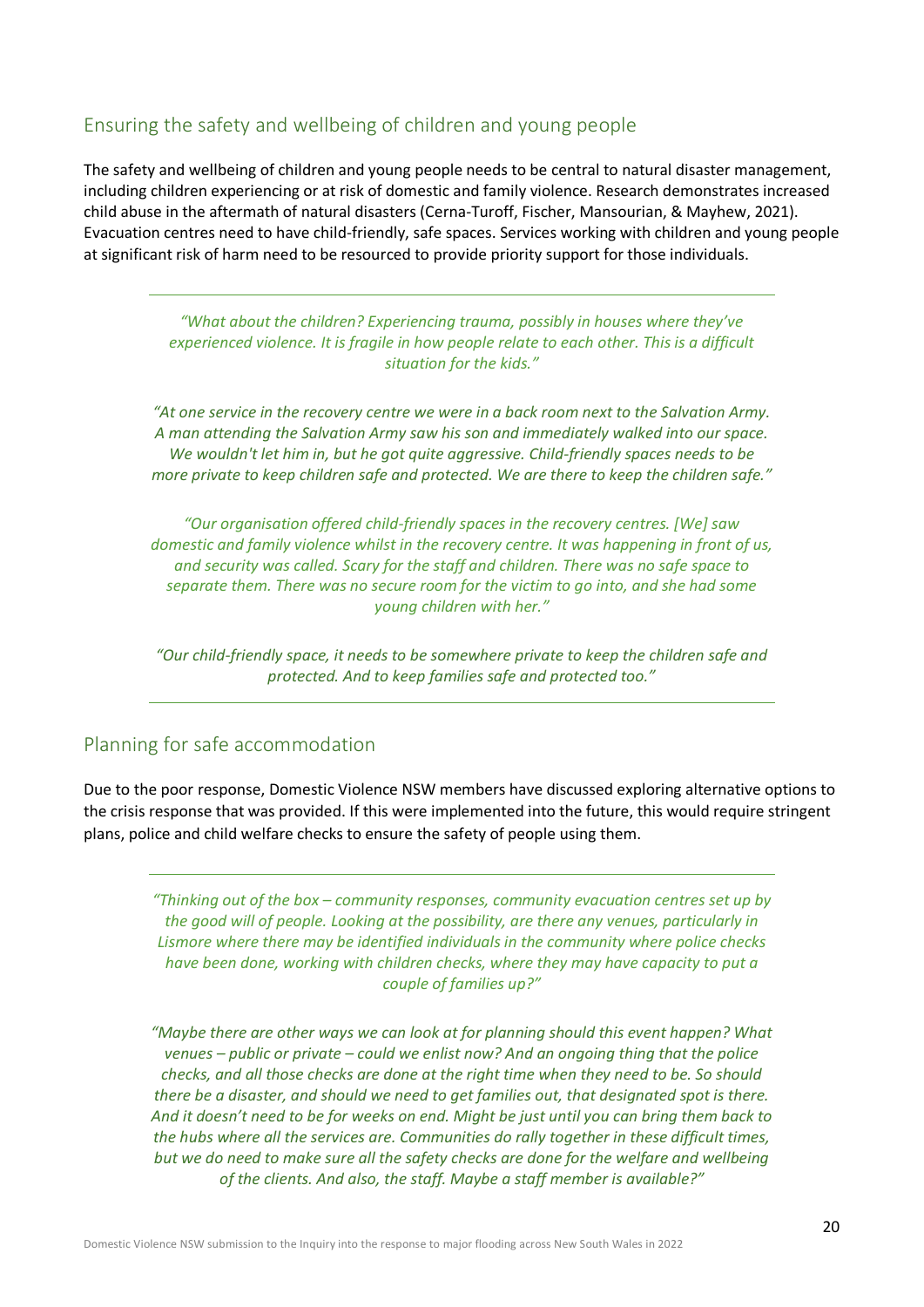*"Even talking about community halls, there may be some community halls that are on higher ground that may be able to house women and children – just for domestic violence, it doesn't have to be advertised – the powers that be – the non-government organisations, the Government, the SES, the police – the hall at so and so is going to be designated for future floods. It may only capture a small group of clients, but that is going to be the safe place. In advance, all the players in the area are going to go – that is the community hall we are going to use that has the safety."*

### <span id="page-20-0"></span>Recognising the impact of coercive and controlling behaviours

It's important to note that people experiencing domestic and family violence may not have access to official communications. As an additional component of coercive and controlling behaviour, perpetrators will often monitor their victim's communications devices or not allow them access to one. Communications about safety and evacuation protocols might not be passed on. These factors place people experiencing violence, predominantly women and children, at heightened risk during disasters.

### <span id="page-20-1"></span>Relocating safe spaces and domestic and family violence services

Due to limited funding, domestic and family violence services are most often located in "first flood" affected areas. The NSW Government could ensure the ongoing safety of people experiencing domestic and family violence through funding to relocating safe spaces and disability-accessible domestic and family violence services outside "first flood" affected areas.

### <span id="page-20-2"></span>Incorporating the National Gender and Emergency Management Guidelines into NSW disaster planning

In 2016, Gender and Disaster Australia consulted with more than 350 emergency management personnel across Australia to produce the *National Gender and Emergency Management Guidelines* and the *Gender and Emergency Management Checklist*: [https://www.genderanddisaster.com.au/info-hub/national-gem](https://www.genderanddisaster.com.au/info-hub/national-gem-guidelines/)[guidelines/](https://www.genderanddisaster.com.au/info-hub/national-gem-guidelines/)

The Guidelines and Checklist align with the experiences and recommendations of our members.

The NSW Government must work with Gender and Disaster Australia to incorporate the Guidelines and Checklist into NSW disaster planning.

RECOMMENDATIONS:

- THAT THE NSW GOVERNMENT ENSURES THAT NSW DISASTER MANAGEMENT PLANNING INCLUDES RESPONSES TO DOMESTIC AND FAMILY VIOLENCE.
	- a. THAT THE DEPARTMENT OF COMMUNITIES AND JUSTICE DEVELOPS A TRANSPORTATION AND ACCOMMODATION POLICY TO ENSURE PEOPLE EXPERIENCING DOMESTIC AND FAMILY VIOLENCE ARE PROTECTED IF THEY ARE EVACUATED WITH PERPETRATORS OF VIOLENCE.
	- b. THAT NSW GOVERNMENT DEPARTMENTS MAINTAIN RELATIONSHIPS AND CONTACT WITH LOCAL DOMESTIC AND FAMILY VIOLENCE SERVICE PROVIDERS DURING DISASTER RESPONSE AND RECOVERY TO ENSURE SAFETY OF PEOPLE ASSESSED AT HIGH RISK OF SIGNIFICANT HARM.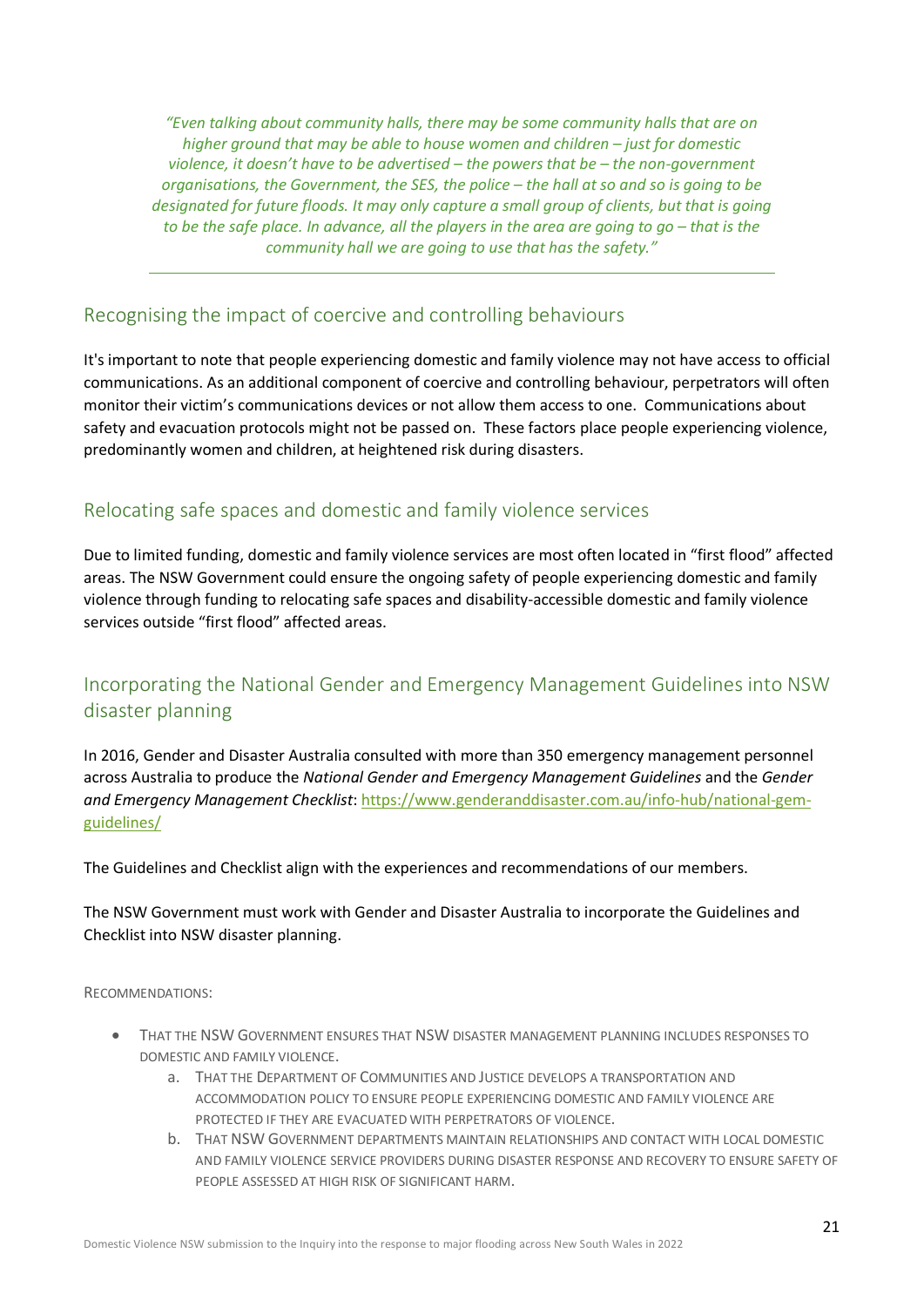- c. THAT THE NSW GOVERNMENT ENSURES CONSISTENCY ACROSS THE RECOVERY CENTRES, INCLUDING THE PROVISION OF PRIVATE CHILD-FRIENDLY SPACES AND SAFE AND SECURE SPACES FOR WOMEN AND CHILDREN EXPERIENCING DOMESTIC AND FAMILY VIOLENCE WITHIN THE CENTRE.
- d. THAT THE NSW GOVERNMENT ENSURES THAT ALL VOLUNTEERS WORKING ACROSS THE RECOVERY CENTRES AND EVACUATING PEOPLE (INCLUDING THE SES) ARE TRAINED ON HOW TO IDENTIFY AND RESPOND TO DOMESTIC AND FAMILY VIOLENCE.
- e. THAT THE NSW GOVERNMENT DEVELOPS A MEDIA POLICY TO LIMIT FILMING INSIDE RECOVERY CENTRES.
- f. THAT THE NSW GOVERNMENT INTRODUCE DATA COLLECTION METHODS SUCH AS TICK BOX ON EVACUATION CENTRE FORMS, REGARDING DOMESTIC AND FAMILY VIOLENCE.
- THAT THE NSW GOVERNMENT ENSURES THAT RECOMMENDATIONS FROM THE SPECIALIST DOMESTIC AND FAMILY VIOLENCE SECTOR ARE INCLUDED IN FUTURE DISASTER MANAGEMENT PLANS.
- THAT THE NSW GOVERNMENT (ESPECIALLY THE DEPARTMENT OF COMMUNITIES AND JUSTICE) RELOCATE SAFE SPACES FOR PEOPLE EXPERIENCING DOMESTIC AND FAMILY VIOLENCE TO PLACES THAT ARE NOT ON A KNOWN FLOOD PLAIN:
	- a. THAT THE NSW GOVERNMENT ENSURES THAT ANY NEW PREMISES FOR SPECIALIST DOMESTIC AND FAMILY VIOLENCE SERVICES ARE DISABILITY ACCESSIBLE AND BUILT OUTSIDE OF 'FIRST FLOOD' AFFECTED AREAS.
- THAT THE NSW GOVERNMENT WORK WITH GENDER AND DISASTER AUSTRALIA TO INCORPORATE THE *NATIONAL GENDER AND EMERGENCY MANAGEMENT GUIDELINES* INTO NSW DISASTER PLANNING.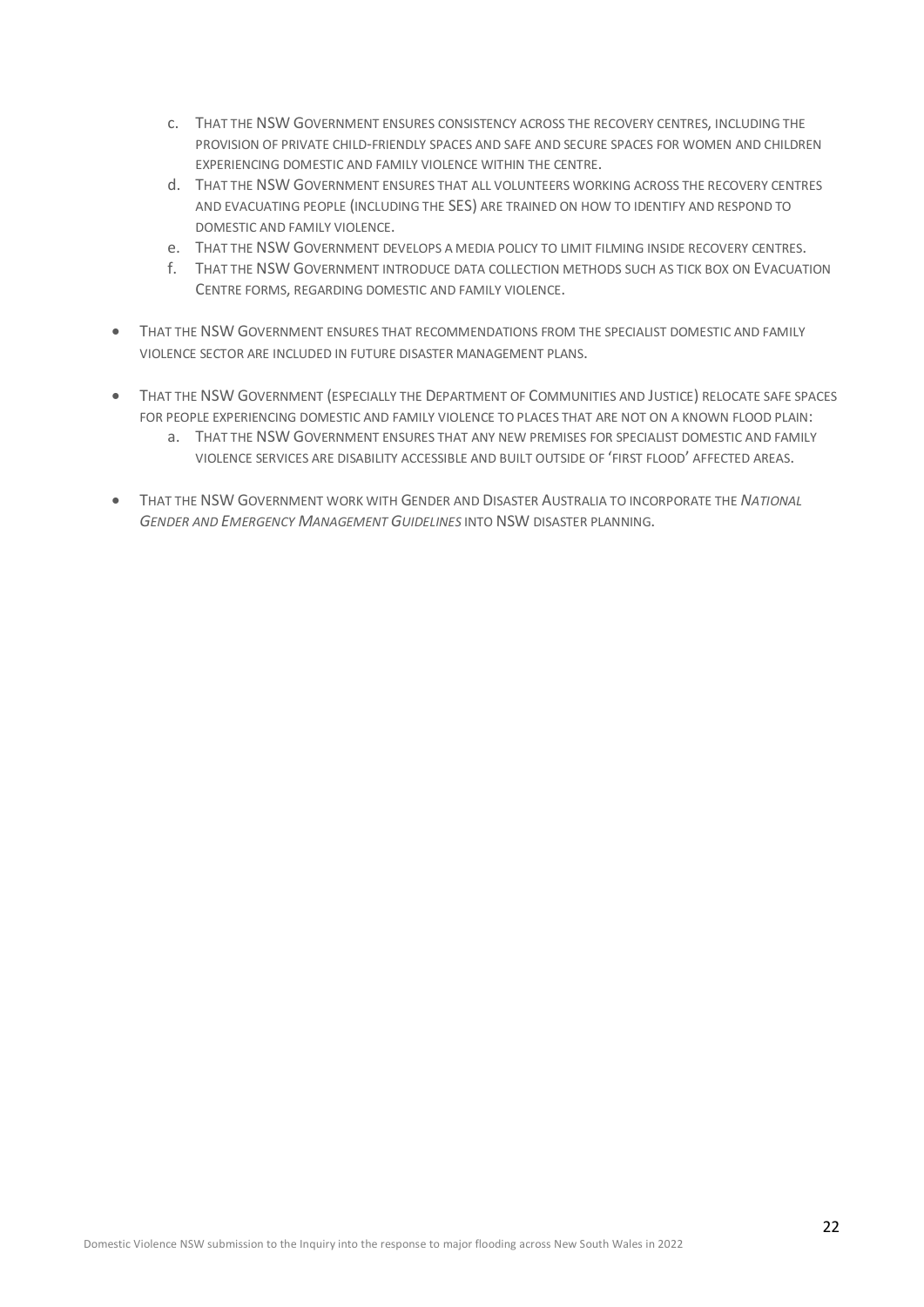## <span id="page-22-0"></span>Case Study: Women's Domestic Violence Court Advocacy Service

In the flood, our service lost both our old office and our new. We lost the legal centre, lost all the furniture, and some of staff are now homeless.

The Women's Domestic Violence Court Advocacy Program Unit [which operates out of Legal Aid NSW in Sydney] has helped on three occasions with surge staffing and workload, so our staff feel supported on that front.

Our staff are currently working from home but will have a temporary office at Southern Cross University. They're really looking forward to this as they all just want to get together in an office and some staff don't even have power let alone internet.

The service has insurance after the last floods, but the claims are all still being processed.

The service was on a five-year lease; however, the office was right in a flood zone. The lease just finished, so we were a week and a half from moving into the new office. The new office is on the first floor of the building, so we thought we were safe, but the flood was two metres higher than anyone ever thought it could get. We had moved some of our equipment into the new office without desks, so everything was just on the floor and was damaged. The new office should be back up and running soon, with the carpet being ripped up and replaced now.

There is no power in the CBD.

The community legal centre is in the disaster recovery centres helping with legal/tenancy advice. Some landlords are just chucking people's belongings out onto the sidewalk, unfortunately some really disgusting behaviour is going on and people don't know their rights.

We are thinking about the Court Advocacy Scheme going into the disaster recovery centres to offer support and see if they recognise some clients from court they can check in on. This has never been done before, but we believe there is scope, and this is what the community needs right now. There's a centre at the university we are going to have a temporary office in, so people will be able to come by.

We don't think we will be able to rebuild in the flood zone and the CBD is likely to be moved. Surely it can't be justified to rebuild in a flood zone that First Nations people said shouldn't be built on in the first place. With climate change we are now seeing a regular flood zone of these proportions.